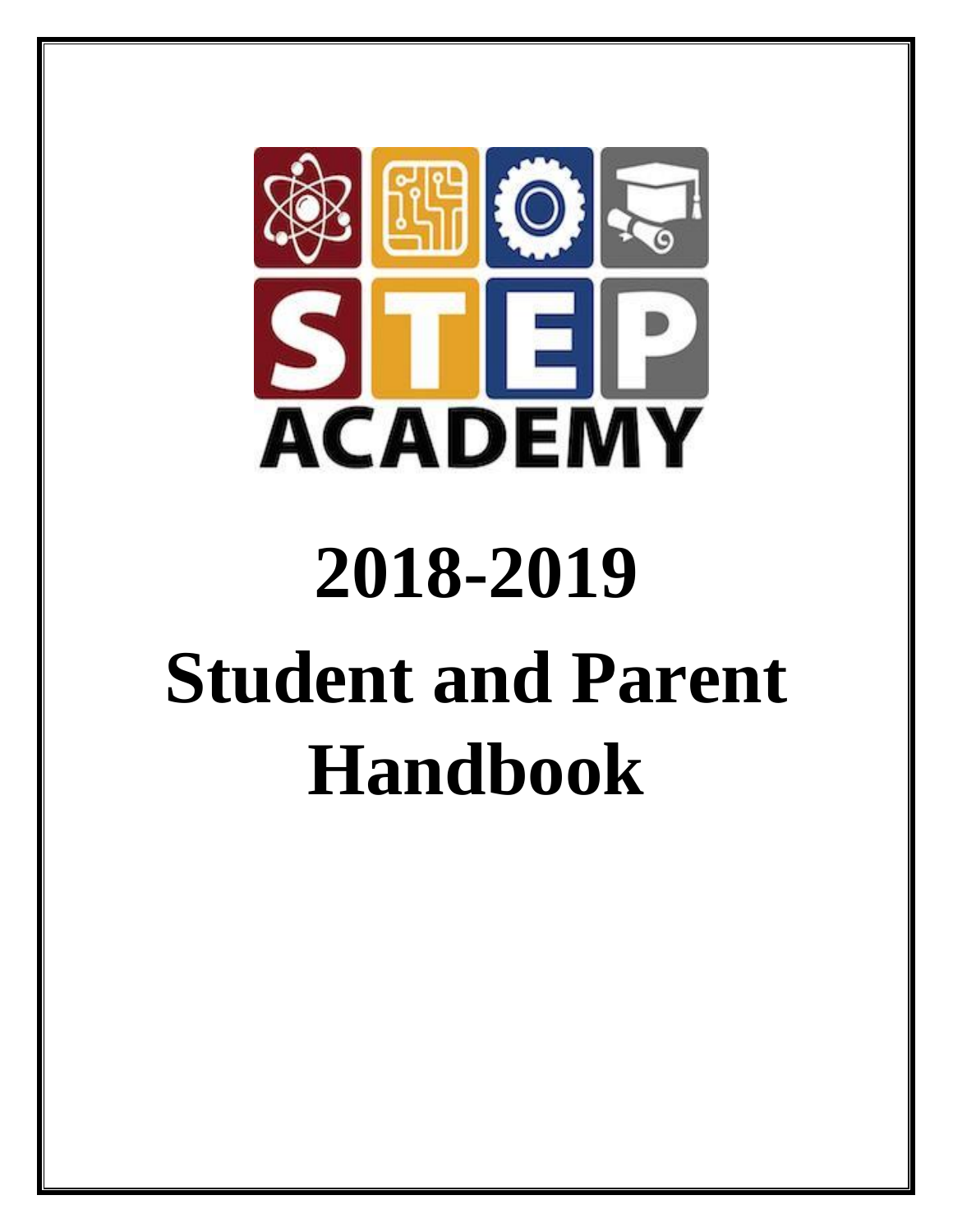# **Table of Contents**

| <b>SECTION 1- MISSION/VISION</b><br>$\overline{\mathbf{4}}$ |                |  |
|-------------------------------------------------------------|----------------|--|
| <b>SECTION 2- SCHOOLDAY</b>                                 | $4 - 5$        |  |
| <b>Early Arrivals</b>                                       | 4              |  |
| <b>Student Departure</b>                                    | $\overline{4}$ |  |
| <b>Closed Campus Policy</b>                                 | $4 - 5$        |  |
| Part Time PSEO & Late Start/ Early Release Contract<br>5    |                |  |
| <b>SECTION 3- ATTENDANCE</b>                                | $5 - 7$        |  |
| Absences                                                    | 5              |  |
| <b>Tardy Policy</b>                                         | 6              |  |
| Compulsory Instruction                                      | 6              |  |
| <b>Truancy Policy</b>                                       | 6              |  |
| <b>Physical Education Attendance</b>                        | 7              |  |
| Withdrawing a Child                                         | $\tau$         |  |
| <b>Visitors</b>                                             | 7              |  |
| <b>SECTION 4- Transportation</b>                            | $7 - 9$        |  |
| Riding the Bus                                              | 7              |  |
| <b>Bus Rules</b>                                            | $7 - 8$        |  |
| <b>Bus Safety</b>                                           | 8              |  |
| <b>Bus Passes</b>                                           | $8-9$          |  |
| Requesting A New Bus Stop or Modifying a Bus Stop           | 9              |  |
| <b>SECTION 5- ACADEMICS</b><br>$9 - 14$                     |                |  |
| K-12 Graduation Standards and Curriculum                    | 9              |  |
| <b>AVID</b>                                                 | 9              |  |
| <b>STEM</b>                                                 | 9              |  |
| <b>PSEO</b>                                                 | 9              |  |
| <b>Standardized Testing</b>                                 | $9-10$         |  |
| <b>High School Graduation Requirements</b>                  | $10\,$         |  |
| Grades 6-12 Grading Scale                                   | $10 - 11$      |  |
| <b>Report Cards</b>                                         | 11             |  |
| Homework                                                    | 11             |  |
| Planners                                                    | $11-13$        |  |
| <b>School Supplies</b><br>13                                |                |  |
| <b>Textbook and Literature Books</b>                        | 13             |  |
| <b>JMC</b>                                                  | 14             |  |
| <b>Field Trips</b>                                          | 14             |  |
| Response to Intervention (RTI)                              | 14             |  |
| $15 - 16$<br><b>SECTION 6- TECHNOLOGY POLICY</b>            |                |  |
| Cell Phone Policy                                           | 15             |  |
| Technology Hardware and Internet Use                        | $15-16$        |  |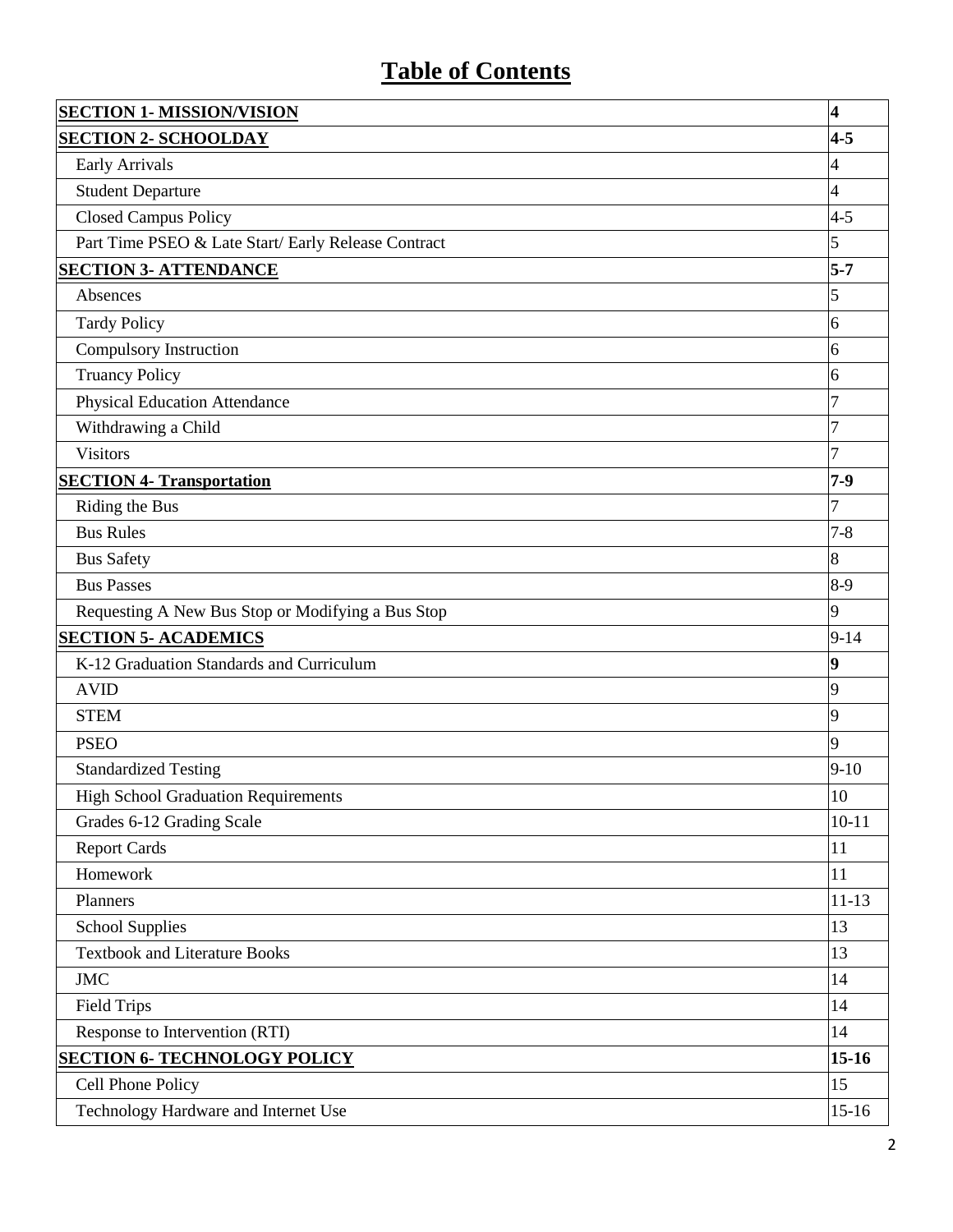| <b>SECTION 7- STUDENT CONDUCT</b>                                       | $17 - 22$ |  |
|-------------------------------------------------------------------------|-----------|--|
| <b>STEP Academy Behavior Responses</b><br>17                            |           |  |
| Description of Consequences Level 2 Behavior<br>18                      |           |  |
| Description of Consequences Level 3 Behavior                            | 19-20     |  |
| Description of Consequences Level 4 Behavior                            | $20 - 21$ |  |
| <b>Bullying</b><br>21                                                   |           |  |
| School Director's Authority on Discipline Matters<br>21                 |           |  |
| <b>STEP Academy Offences Flow Chart</b><br>22                           |           |  |
| <b>SECTION 8- COMMUNICATION</b><br>23                                   |           |  |
| <b>Frequent Communication</b><br>23                                     |           |  |
| Telephone<br>23                                                         |           |  |
| <b>Parent Teacher Conferences</b><br>23                                 |           |  |
| <b>SECTION 9- FOOD &amp; MEALS</b>                                      | $23 - 24$ |  |
| <b>Breakfast and Lunch Program</b><br>23                                |           |  |
| Payments for Breakfast and lunch Program<br>23                          |           |  |
| <b>Dietary Restrictions</b><br>24                                       |           |  |
| <b>Snack and Special Occasions</b><br>24                                |           |  |
| <b>SECTION 10- HEALTH AND WELLNESS</b>                                  | 24-25     |  |
| Illness at Home/ Communicable Illness<br>24                             |           |  |
| <b>Illness During School</b><br>24                                      |           |  |
| Immunizations<br>24<br>24                                               |           |  |
| Accidents                                                               |           |  |
| Medicine<br>25                                                          | 24-25     |  |
| <b>SECTION 11- SCHOOL &amp; PERSONAL PROPERTY</b>                       |           |  |
| 25<br>Lockers                                                           |           |  |
| 25<br>Desks                                                             |           |  |
| Lost and Found<br>25                                                    |           |  |
| <b>SECTION 12- SAFTEY</b>                                               | 25-26     |  |
| 25<br>Data Privacy                                                      |           |  |
| Harassment, Intimidation, Violence and Hazing<br>25                     |           |  |
| <b>Student Sex Nondiscrimination</b><br>26                              |           |  |
| 26<br>Lock down, Fire and Tornado Drills                                |           |  |
| 26<br><b>School Closing</b>                                             |           |  |
| $26 - 27$<br><b>SECTION 13- MICELLANEOUS ITEMS</b>                      |           |  |
| 26<br><b>Handbook Revision</b>                                          |           |  |
| 26<br><b>Birthday Celebrations</b>                                      |           |  |
| 27<br>Distribution of Non School Sponsored Materials on School Premises |           |  |
| Divorce of Parents<br>27                                                |           |  |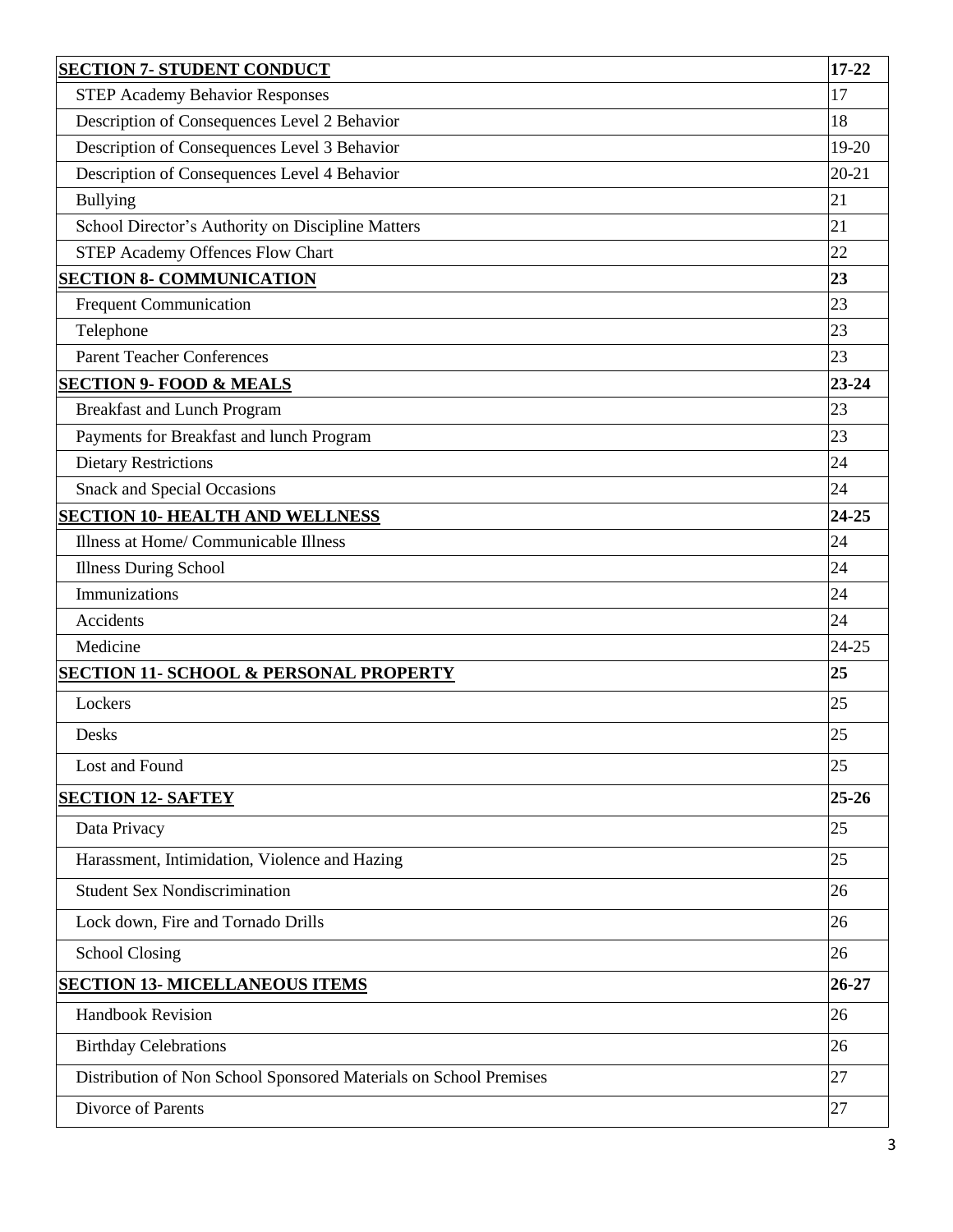# **Section 1- Mission/Vision**

#### **STEP Academy Vision**

STEP Academy will…

- Ensure a safe and nurturing learning environment where all members are valued.
- Recognize every learner as an individual with unique qualities.
- Motivate students to academic excellence in reading, writing, and math.
- Provide enriching experiences in the areas of Science, Technology, Engineering, and Math (STEM).
- Prepare students with the skills and knowledge to take college classes prior to high school graduation and/or be successful in a variety of post-graduate options.
- Provide high quality individualized programs to ensure success of all students.
- Collaborate with families and other partners to develop shared ownership of the learning community.
- Promote the development of responsible and contributing members of a global society.

#### **STEP Academy Mission**

STEP Academy will empower students to use their personal attributes and acquired knowledge to lead productive lives and become contributing members of the global community.

# **Section 2- School Day**

**K-12 School Hours** Monday-Thursday 7:30-2:30 Friday 7:30-12:35

#### **Early Arrivals**

Safety is our number one concern. Supervision for students begins at 7:00 AM. Grades K-6 students should report directly to their classroom when they arrive. Grades 7-12 students should report to the cafeteria for breakfast when they arrive.

#### **WE CANNOT ACCOMMODATE STUDENTS BEFORE 7:00. PLEASE DO NOT DROP OFF YOUR CHILDREN BEFORE THAT TIME.**

#### **Student Departure**

Parents and guardians picking up students at the end of the day must check in at the security station. Families should wait outside of the school office and not in the parking lot.

Parents picking up their child during the school day must do so through the office. A parent or guardian must sign out any child leaving school before 2:25 PM. Picking up children before 2:25 PM, except with a valid excuse, is strongly discouraged.

#### **Closed Campus Policy**

No student, regardless of age, may leave the building without prior approval and signing out from the office.

Early Departure Procedure: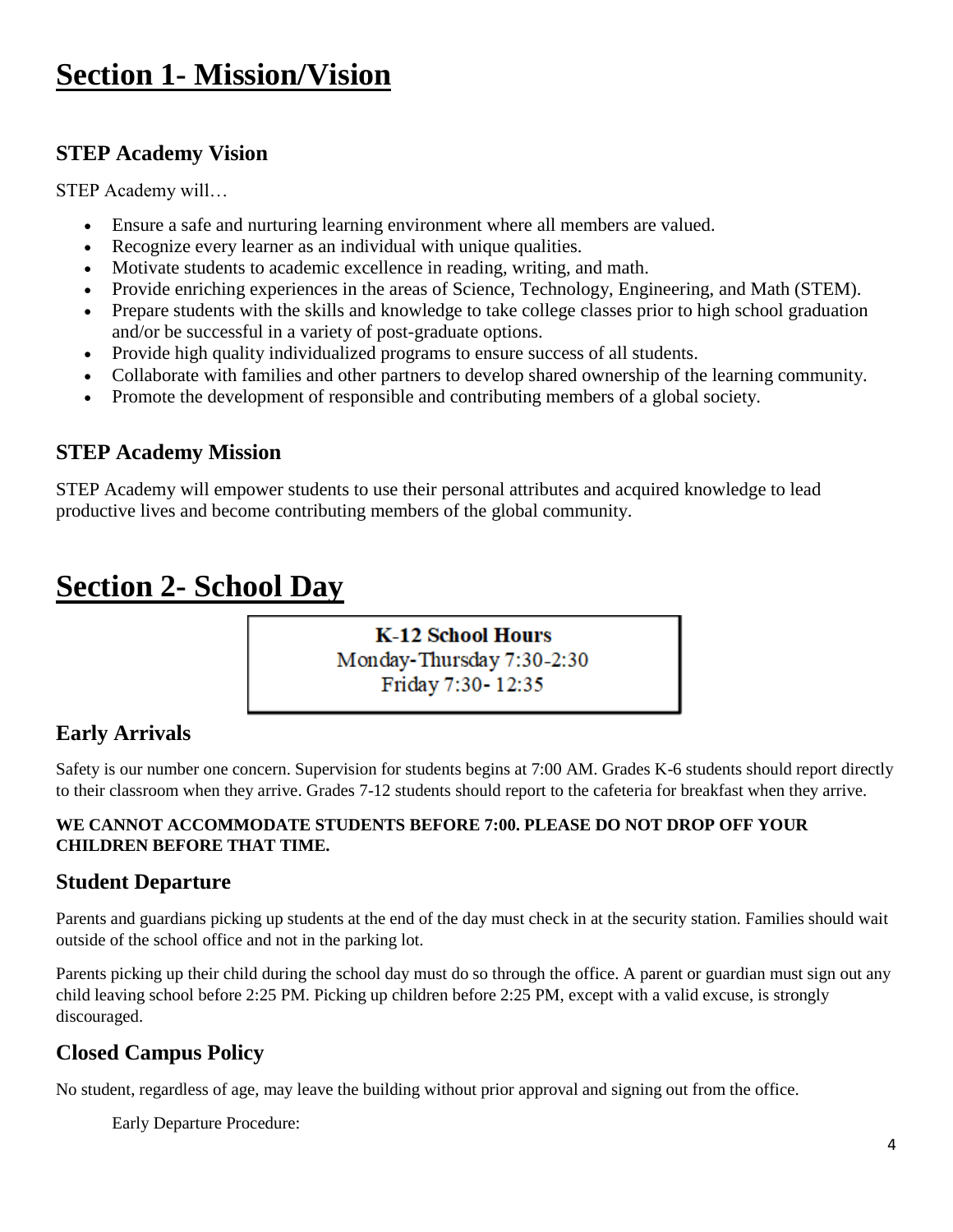- Student must present a note from a parent or guardian explaining the early departure or a parent or guardian must call in the office.
- Student must obtain an early release pass from the office prior to the start of the school day (before 7:25).
- Parent or high school age student must sign out at the office prior to leaving, even if they have obtained an early release pass.
- Students who are PSEO or have an early release contract must sign out from the office each day prior to leaving.

#### **Part Time PSEO & Late Start/Early Release Contract**

Part time PSEO students should have a regular schedule on file in the counseling office. Late Start/Early Release Contracts are only available for seniors and only on a limited basis. Contracts must have all approval signatures and must be submitted to the counseling office prior to beginning late start/early release schedule. Failure to do so may result in unexcused absences and the resulting legal/academic/disciplinary consequences. A list of students who have permission to arrive late or leave early will be kept in the main office.

# **Section 3- Attendance**

#### **Absences**

Should your child need to be absent or late, please call the STEP Academy Office at (651) 289-6120. If you call before 6:30 AM, please leave a voicemail message with your child's name, grade, and reason for absence. Any parent or guardian bringing a child to school after 7:30 AM must report to the office and sign the child in, before the child can be admitted to class.

- Students arriving after 7:30 will be marked **tardy**.
- Students coming to school after 9:00 but before 10:45 will be marked **absent for the morning.**
- Students leaving the school after 10:45 but before 1:25 will be marked **absent for the afternoon**.
- Students who are absent without a legitimate excuse will be marked **Absent Unexcused**.
- Students absent with a legitimate excuse will be marked **Absent Excused**.
- Students who are in ISS or OSS are considered **Absent Excused**.

Excused Absences are accepted for legitimate excuses including: illness, family emergencies, religious holidays, medical appointments that cannot be scheduled outside of school, court appearances, and family vacations. **Family vacations are strongly encouraged during regular school vacation periods.** The school must be notified prior to any vacation or the absence may be marked as unexcused. Medical verification is required if a child is absent for more than three days due to illness.

Unacceptable excuses recorded as Unexcused Absences include: babysitting, shopping, working at home, oversleeping, having no clean clothes, missing the bus, running late, car trouble, not knowing school schedule, and other incidences as determined by administration.

Guidelines for school attendance issues are:

- 1. If a student is absent, a parent or guardian must call school to report the reason for the absence. The absence will be considered unexcused if a parent or guardian does not report the student's absence within 72 hours, unless a medical verification note is provided upon the student's return to school. If a child is absent or tardy for more than two days, a school official will contact a parent or guardian to determine the reason. If a child is absent for three or more days due to illness, medical verification is required upon student's return.
- 2. After 15 consecutive days of absences [whether excused or unexcused], the law requires us to drop the child from our school roster.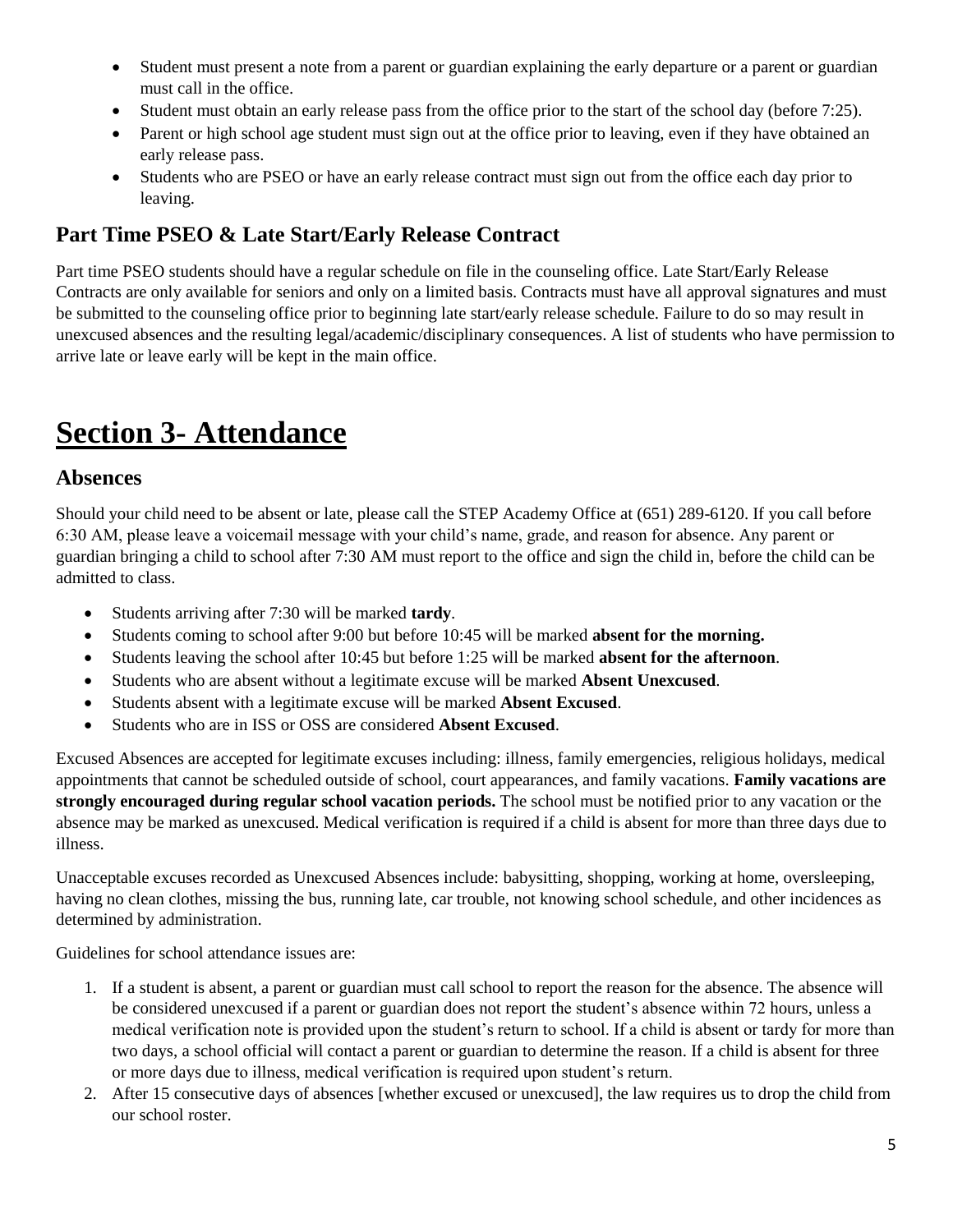## **Tardy Policy**

Visits to the counseling office, administration offices, nurse's office, or main office must be pre-scheduled or accompanied by a pass from a classroom teacher. Stopping in during passing time may result in an unexcused tardy.

3 unexcused tardies = 1 unexcused absence

Excused Tardies: Student is escorted by a staff member who is vouching for the student's whereabouts or the student has a signed pass from a staff member indicating the time the student left which is no more than 2 minutes prior to classroom entry time.

Unexcused Tardies: Student is late to class without being escorted or having a signed pass from a staff member.

## **Compulsory Instruction**

Parents are responsible for making sure that their children attend school every day. In accordance with the Minnesota Compulsory Instruction Law, M.S. 120A.22, students are REQUIRED to attend all assigned classes every day school is in session. Parents are obligated to compel the attendance of their child at school and those who fail this obligation to provide for instruction of a child may be subject to prosecution. Minnesota law defines a student as "truant" if he/she is absent from instruction at school without valid excuse for seven days within a single school year.

## **Truancy Policy**

Excessive absences and tardies will be recorded in the following manner:

- 3 unexcused tardies = 1 unexcused absence
- 3 unexcused absences (9 tardies or combinations of unexcused absences and tardies) = Truancy Early Intervention with no academic consequences
- 5 unexcused absences (15 tardies or combination of unexcused absences and tardies) = Probationary Truancy and student's grade will drop one letter grade in each class 5 unexcused absences have been recorded in a single quarter.
- 7 unexcused absences (21 tardies or combinations of unexcused absences during the current term) = Truancy
	- o Upon the seventh unexcused absence, the student will receive a grade of "no credit" ("NC") or "fail" ("F"). The student will have the option of receiving an "NC" if the student has no further absences or tardies in class and meets all course requirements. An "NC" will have no effect on the student's grade point average. Or, the student may receive an "F" if the student does not meet all course requirements. An "F" grade will have a negative effect on the student's grade point average.

**Truancy Early Intervention:** When a student has shown a pattern of 3 unexcused absences, a phone call will be made to the student's home, and STEP Academy's Truancy Early Intervention letter detailing Minnesota's Compulsory Education Law and STEP Academy's academic truancy consequences will be mailed home.

**Probationary Truancy:** When a student has shown a pattern of 5 unexcused absences, a parent and student meeting is held informing the family of the next legal steps that will be taken by the school should the student continue to not meet state mandated attendance requirements. At this meeting, the family will be given written information on Minnesota's Compulsory Education Law and STEP Academy's academic truancy consequences.

**Truancy:** STEP Academy will mail written notice to the student's parent or guardian referring to Minnesota's Compulsory Education Law and STEP Academy's academic truancy consequences and report the student as a habitual truant with the county of residence.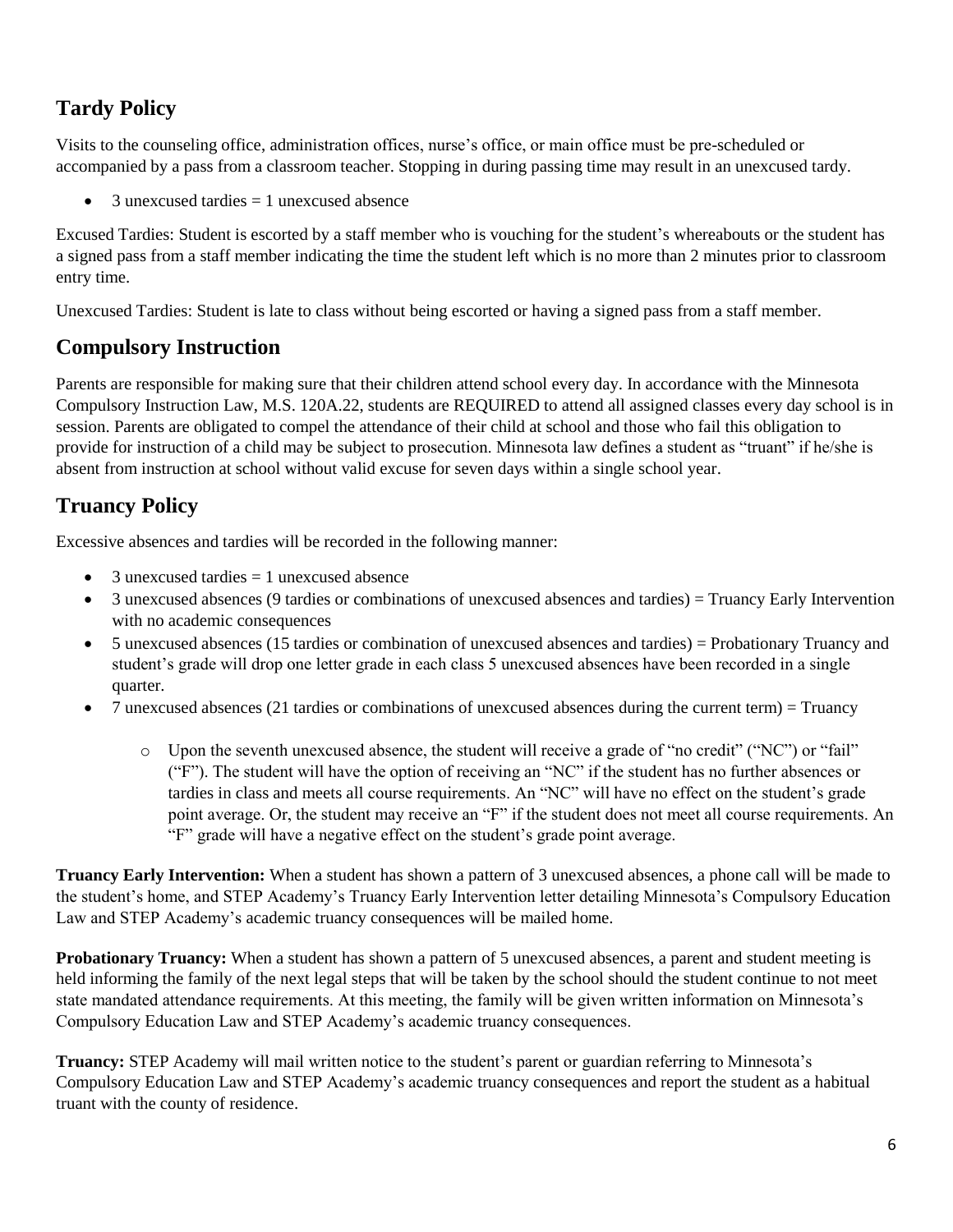**It is our goal to work with families to improve school attendance. Studies have shown that regular school attendance is one of the major factors in predicting student success.**

#### **Physical Education Attendance**

Students are required to have appropriate footwear for PE class. This includes tennis shoes for both boys and girls enrolled in PE class. Not having appropriate footwear for class constitutes an unexcused absence.

Students needing to sit out for a PE day must have a written note from a parent. Students will not be allowed to sit out and bring a note the following day

Any student needing to miss PE for more than three consecutive days must have a written note signed by a physician indicating the reason for excuse and expected return to participation date. Physician documentation will excuse a student for the duration noted. This will be given to the teacher, who will provide expectations for the absence. At the middle and high school levels, students missing an extended amount of time due to injury or illness may be re-assigned to an alternative class in order to receive credit.

## **Withdrawing a Child**

In the event that you wish to withdraw your child from STEP Academy, we ask that you notify the school of your child's withdrawal date. If you are moving out of the area, please share your new address as well. All books and materials borrowed from STEP Academy must be returned to individual teachers or the office prior to a student's departure. Failure to return books and/or materials borrowed may result in having a hold placed on the student transcript until the item(s) have been returned or reimbursement has been paid.

## **Visitors**

Safety is our number one concern at STEP Academy. All visitors are required to sign-in with their first and last name at the security station or main office. Visitors to the school will be given a "Visitor" label to wear while in the building or on the property. Persons found without the "Visitor" label by any staff member will be stopped, questioned, and escorted to the office to register. Visitors may only enter through the office entrance to the building (the entrance between the Church and the school). Parents and guests are considered visitors during the school day. Siblings, relatives, and friends are discouraged from visiting school except during designated school activities.

# **Section 4- Transportation**

## **Riding the Bus**

**Riding the school bus is a privilege.** School bus safety is of primary importance. Students are expected to act safely and responsibly at all times while waiting for or riding the bus. Older students should be aware of younger students and act as role models for bus safety and behavior.

## **Bus Rules**

All school behavior rules apply on the bus. In addition, students must adhere to the following rules:

- 1. Follow directions of the driver. (If designated by driver, students must sit in assigned seats.)
- 2. Keep all objects and parts of your body inside the bus.
- 3. Stay in your seat with your feet on the floor while the bus is in motion.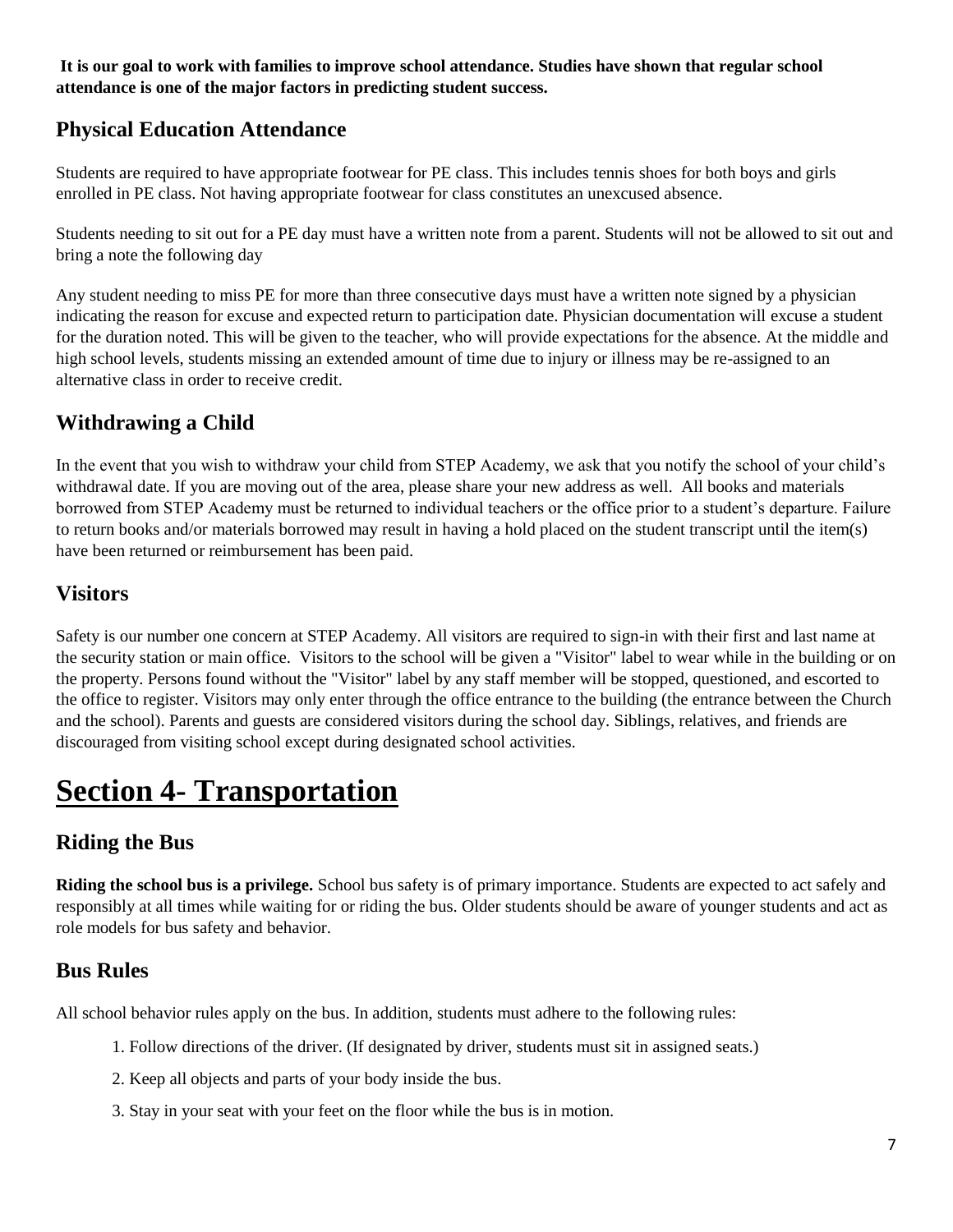- 4. No inappropriate language, loud talking, or screaming.
- 5. Do not eat or drink on the bus, and do not litter or damage the bus.
- 6. No throwing things, shoving, fighting, or teasing.

#### **In the event that a student breaks a rule:**

**First Incident:** Driver verbally warns the student.

**Second Incident:** Driver will issue a report to the school for student misbehavior. Parent/guardian will be notified.

**Third Incident:** One-day suspension from riding the bus.

**Fourth Incident:** Five-day suspension from riding the bus.

**Fifth Incident:** Suspension of riding privilege for remainder of the school year.

#### **Severe Disruption:**

The following inappropriate behavior will result in automatic suspension of transportation privileges:

A. Physical harm to another student

- B. Property damage.
- C. Physical harm or threat of physical harm to driver (may result in arrest).
- D. Refusal to obey driver or verbal abuse of driver.
- E. Disruption; which creates a safety hazard.
- F. Possession of any dangerous weapon.

Students receiving a suspension from bus service are still required to attend school. In this case, a student's parents or guardians are responsible for arranging safe and reliable transportation to and from school. Failure to comply will result in the absence being recorded as an unexcused absence.

#### **Bus Safety**

School buses shall be operated in accordance with state traffic and school bus safety laws and the procedures contained in the Minnesota Department of Public Safety Model School Bus Driver Training Manual. Only students assigned to the school bus by the school district shall be transported. The number of students or other authorized passengers transported in a school bus shall not be more than the legal capacity for the bus. No person shall be allowed to stand when the bus is in motion.

STEP Academy provides students with age-appropriate school bus safety training as described under section 123B.90. STEP Academy bus and bus stop rules will be provided to each family. Parents and guardians are asked to review the rules with their children.

#### **Bus Passes**

Students must take their assigned bus to and from school unless they have specific permission from a parent or guardian AND the school office.

Children wishing to ride a different bus or get off at a different stop are required to have a dated and signed note from a parent or guardian. The signed note should be brought to the office where a bus pass will be issued. Bus pass must be given to the driver of the bus as the child boards the bus. Please note: Getting a bus pass in the office is not a valid excuse for being tardy to class.

In order to maintain students' safety: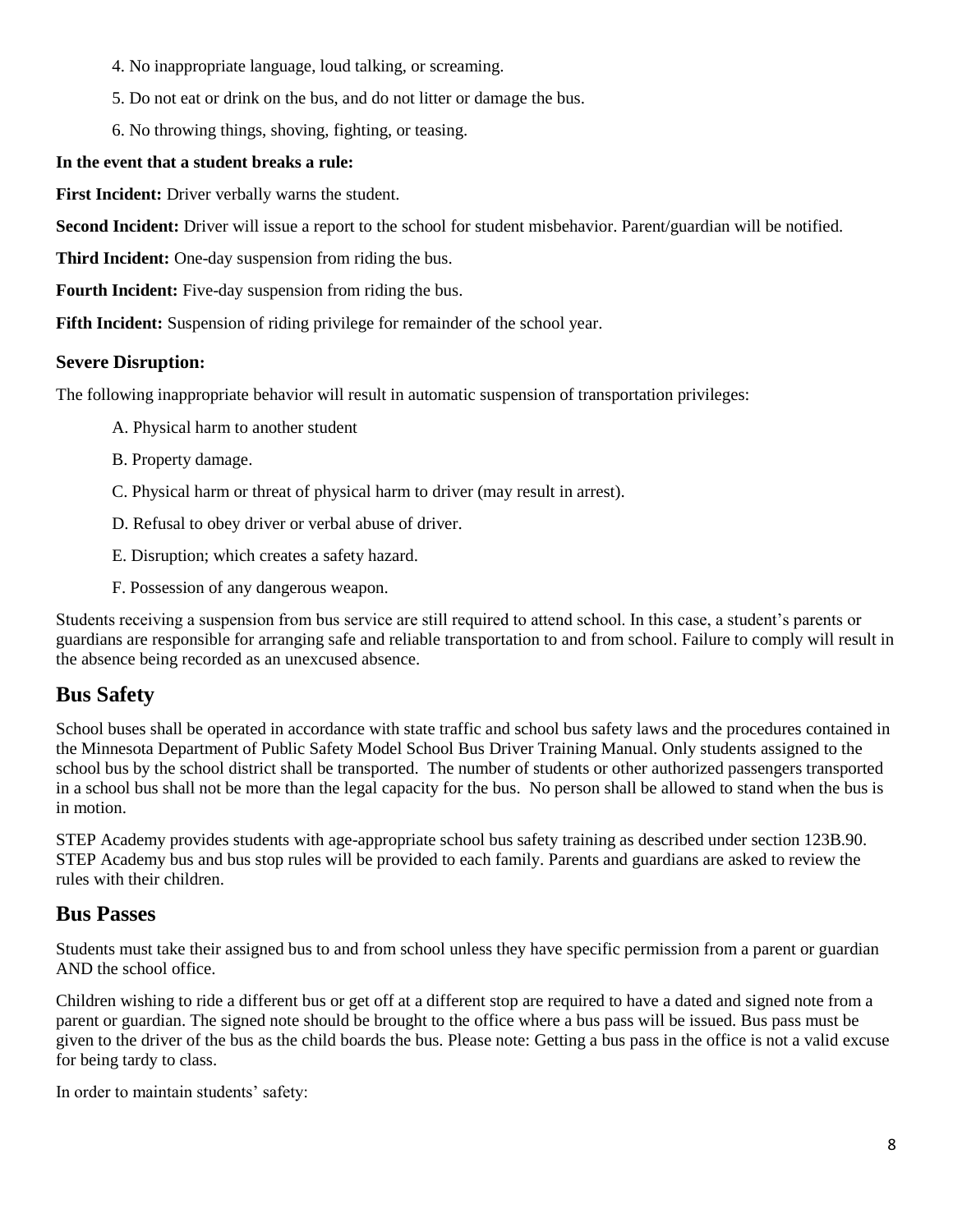- Students will not be allowed to go home by a different method without either written permission from the parent or guardian or verbal permission from the parent or guardian is given directly to office personnel and a pass is written from the main office.
- Students will not be allowed to board a different bus or vary their bus stop without presenting a valid bus pass from the school office to the bus driver.
- Students who wish to obtain a bus pass must do so before 12:30 to prevent a delay of the bus's scheduled departure time.

#### **Requesting A New Bus Stop or Modifying a Bus Stop**

Bus routes are designed to maximize efficiency for the number of students and locations that are served and minimize transportation costs. We are not able to offer doorstep service to most students. We recognize that many parents would greatly appreciate a more convenient bus stop location. Unfortunately, we are unable to accommodate most requests for the following reasons:

- A proposed change would increase the bus schedule by more than one minute.
- A proposed change would negatively affect other students.
- A proposed change would benefit fewer than five students.

Parents who still wish to request a new bus stop should fill out the bus stop modification form available on our website. Request processing takes two to three weeks.

# **Section 5- Academics**

#### **K-12 Graduation Standards and Curriculum**

STEP Academy maintains an academically rigorous program. All classes offered at STEP Academy are based on Minnesota content area standards or other applicable standards where Minnesota standards are not available. Minnesota Graduation Standards can be viewed at the Minnesota Department of Education website (http://education.state.mn.us).

In addition, various curriculum materials are used to teach content standards. Specific curriculum, books, and technology tools used in classes are shared on syllabi sent home with students when they begin each class.

Questions related to standards and curriculum can be directed first to content area and classroom teachers and then to our Academic Dean.

#### **AVID**

AVID stands for Advancement Via Individual Determination. AVID is a high school course that prepares students for college and career readiness and success. Students participate in activities that incorporate strategies focused on writing, inquiry, collaboration, organization, and reading to support their academic growth. AVID strategies are also implemented school wide to help students develop skills that lead to more academic success and rigorous learning.

#### **STEM**

STEM stands for science, technology, engineering, and mathematics. One of STEP Academy's commitments is to offer students opportunities to discover, problem solve, and study STEM concepts. These opportunities come in a variety of forms including: hands-on labs, project-based learning, field experiences, STEM elective courses instead of traditional fine arts credits, and outside partnerships providing real-world connections. The outcome of this focus has been the encouragement of STEP Academy students to enter STEM career fields.

#### **PSEO**

Postsecondary Enrollment Options (PSEO): The PSEO program is a dual credit program that allows high school students to simultaneously earn high school and college credit through enrollment in and successful completion of college-level courses on a college campus or online. Students may take PSEO courses on a full- or part-time basis. The PSEO program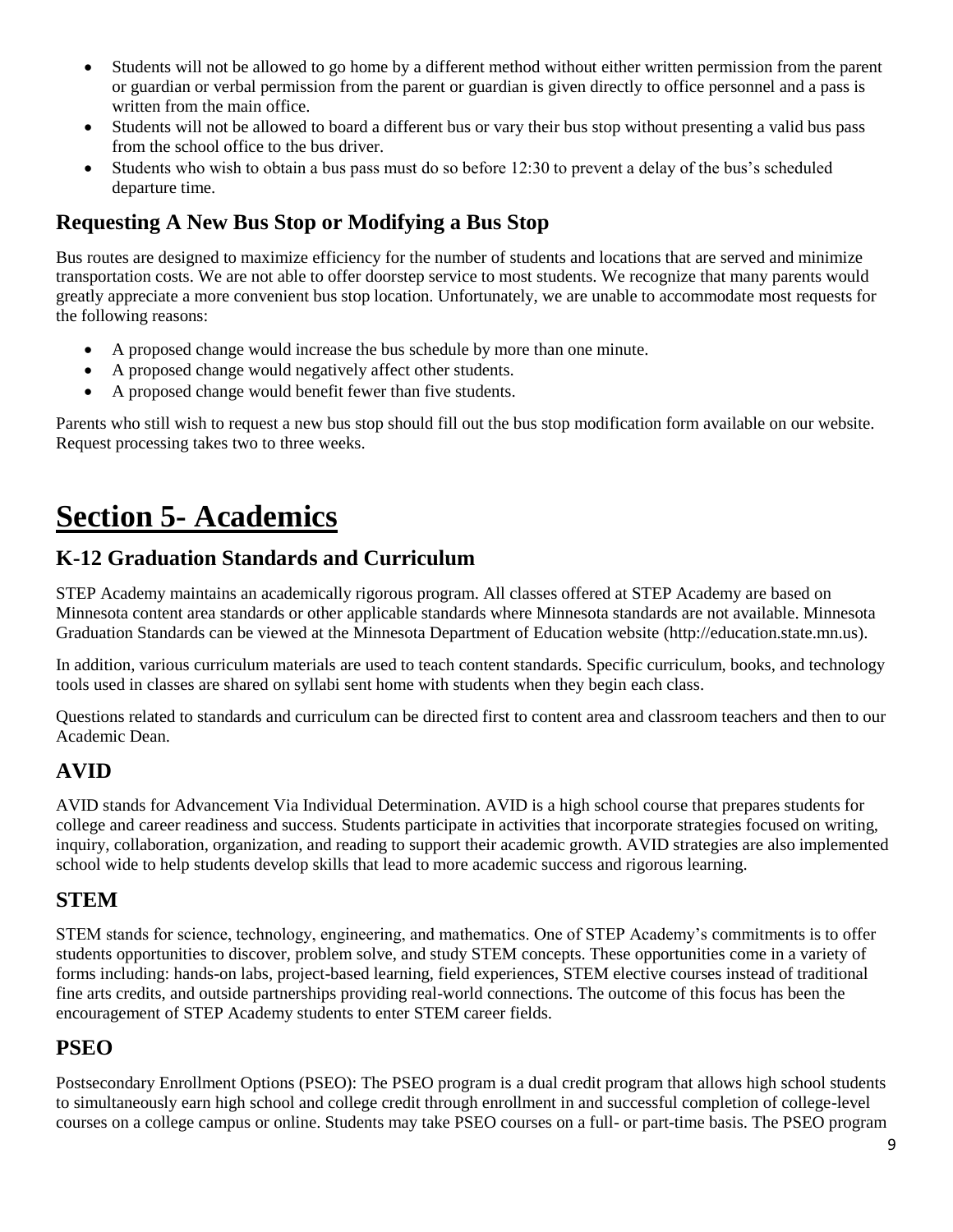provides students with a greater variety of class offerings as well as the opportunity to pursue more challenging coursework than may be available at the high school. The tuition, fees and required textbooks are at no cost to students.

STEP Academy students are encouraged to take advantage of the PSEO program during their  $11<sup>th</sup>$  and  $12<sup>th</sup>$  grade years. More information about PSEO at STEP Academy can be found on the STEP Academy webpage.

https://stepacademymn.org/students/pseo-information/

#### **Standardized Testing**

Testing is used in schools to measure student achievement. State tests are given to students in a district once a year, based on their grade level and subject area. Classroom tests are given by individual teachers on a more regular basis and may include quizzes, mid-terms, chapter tests, and final exams, among others. Both types of tests give educators an idea of how well their students are learning the concepts presented to them in the classroom.

STEP Academy uses the following tests throughout the school year to meet state required testing requirements and to track student progress in learning the concepts presented to them in their day to day learning.

- **FastBridge**: The FastBridge tests are used three times per year to track students' progress in the areas of math and reading. These tests are also used with students who are receiving intervention services in order to track and monitor their weekly or monthly growth.
- **ACT Aspire**: The ACT Aspire is given to students in grades 8 and 10 in the fall to fulfill state college and career readiness requirements. This test also helps predict student scores on the ACT in eleventh grade, which allows teachers to help better prepare students to take the ACT by knowing which areas students need more support in.
- **ACT:** The ACT is given to all  $11<sup>th</sup>$  grade students, and any  $12<sup>th</sup>$  grade students who have never taken the ACT, in the spring. The ACT is an entrance exam used by most colleges and universities to make admissions decisions. The purpose of the ACT test is to measure a high school student's readiness for college, and provide colleges with one common data point that can be used to compare all applicants.
- **ACCESS for ELLs 2.0:** The ACCESS for ELLs 2.0 and Alternate ACCESS for ELLs are the assessments developed by the WIDA consortium and administered to English learners in order to measure progress toward meeting Minnesota's standards for English language development, developed by the WIDA consortium. Most English learners will take the ACCESS for ELLs 2.0, but English learners who received special education services and meet the participation guidelines may take the Alternate ACCESS for ELLs.
- **MCA:** The Minnesota Comprehensive Assessments (MCA) and alternate assessment Minnesota Test of Academic Skills (MTAS) are the state tests that help districts measure student progress toward Minnesota's academic standards and also meet federal and state legislative requirements. Students take one test in each subject. Most students take the MCA, but students who receive special education services and meet eligibility requirements may take the alternate assessment MTAS instead. The MCA is given each spring to students in grades 3-11 in the areas of math, reading and science.

## **High School Graduation Requirements**

Each credit at STEP Academy is equal to a one class-period, yearlong class. Beginning in 2017-2018, high school students are eligible for six credits per year.

| $Quarter = 0.25$ credit                     | Semester= $0.5$ Credit Quarter 1+ Quarter 2= Sem 1 grade |
|---------------------------------------------|----------------------------------------------------------|
| Quarter $3 +$ Quarter $4=$ Semester 2 grade | Semester $1 +$ Semester $2 = 1$ credit                   |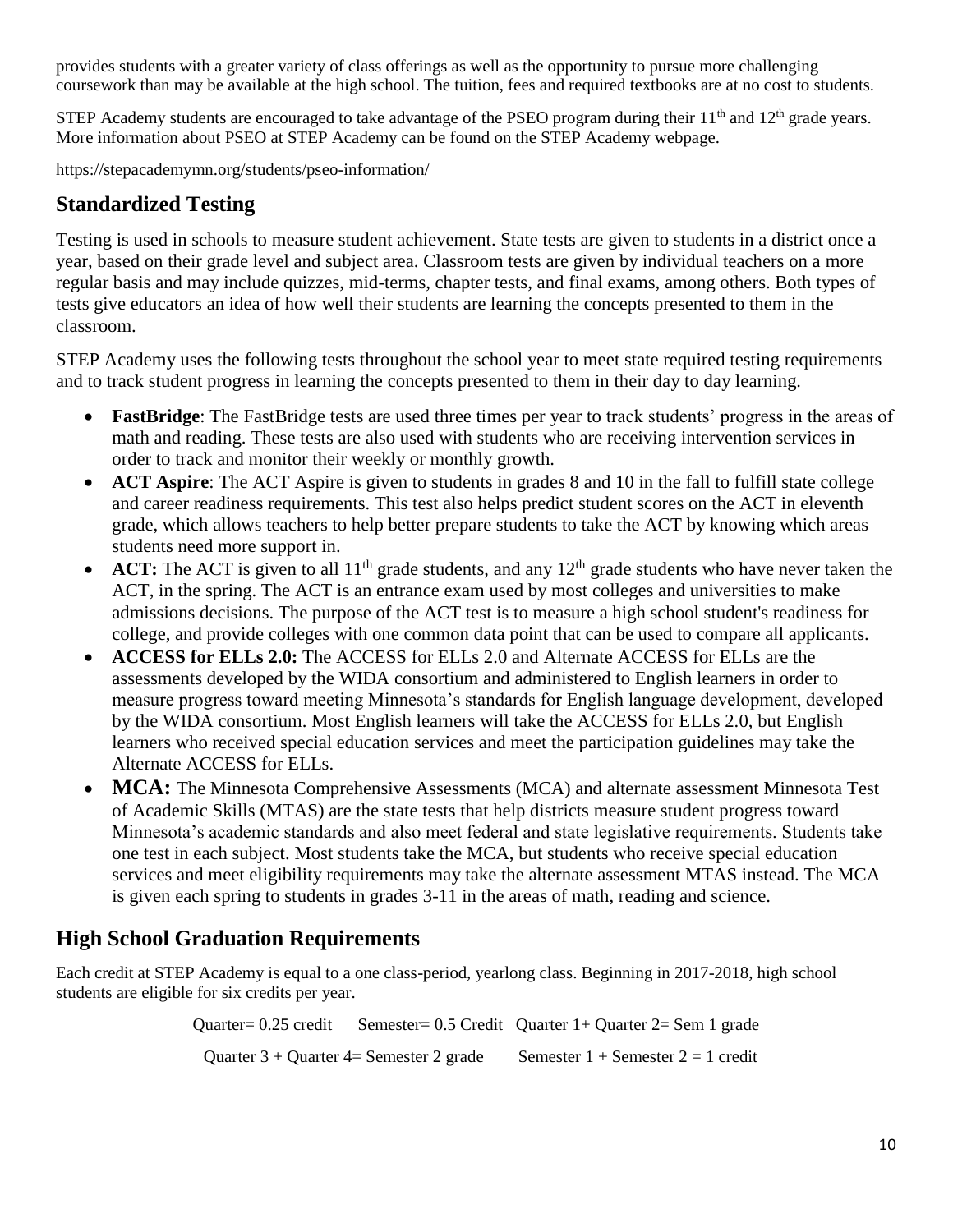#### **Credit Requirements for Students Graduating in 2019**

21.5 credits must be earned in the following areas:

| 3 Math credits                                                          | 3.5 Social Studies credits                    |
|-------------------------------------------------------------------------|-----------------------------------------------|
| Algebra 2, Geometry, and 1 Higher Level Math                            | 1 World History, 1 U.S. History               |
| *Students must take a math class in 11th grade                          | 1 Civics/Human Geography, .5 Economics        |
|                                                                         | 3 Science credits                             |
| 4 Language Arts credits<br>1 credit each in Language Arts 9, 10, 11, 12 | 1 Physical Science, 1 Biology, 1 Chemistry or |
|                                                                         | <i>Physics</i>                                |
|                                                                         | .5 Physical Education credit                  |
| 2 World Language credits                                                | .5 Health credit                              |
| 1 STEM credit                                                           | 4 Elective credits                            |
|                                                                         |                                               |

#### **Credit Requirements for Students Graduating in 2020 and beyond**

24 credits must be earned in the following areas:

| 3 Math credits                                                          | 3.5 Social Studies credits                                                     |
|-------------------------------------------------------------------------|--------------------------------------------------------------------------------|
| Algebra 2, Geometry, and 1 Higher Level Math                            | 1 World History, 1 U.S. History                                                |
| *Students must take a math class in 11th grade                          | 1 Civics/Human Geography, .5 Economics                                         |
| 4 Language Arts credits<br>1 credit each in Language Arts 9, 10, 11, 12 | 4 Science credits<br>1 Physical Science, 1 Biology, 1 Chemistry, and 1 Physics |
| 2 World Language credits                                                | .5 Physical Education credit<br>.5 Health credit                               |
| 2 STEM credits                                                          | 4.5 Elective credits                                                           |

#### **Grades 7-12 Grading Scale**

| Letter | Percentage | <b>GPA</b> | Letter | Percentage | <b>GPA</b> |
|--------|------------|------------|--------|------------|------------|
| $A+$   | 97-100     | 4.0        |        | 73-76      | 2.0        |
| A      | 93-96      | 4.0        |        | 70-72      | 1.66       |
| A-     | 90-92      | 3.66       | $_{+}$ | 67-69      | 1.33       |
| $B+$   | 87-89      | 3.33       |        | 63-66      | 1.0        |
| B      | 83-86      | 3.0        | l )-   | $60 - 62$  | 0.66       |
| B-     | 80-82      | 2.66       | F      | $0 - 59$   | $0.0\,$    |
| $C+$   | 77-79      | 2.33       |        |            |            |

#### **Report Cards**

Report cards are issued four (4) times per year after each 9-week grading period. A student receiving an "incomplete" will have two (2) weeks from the end of the grading period to make up the assignments and assessments.

#### **Homework**

STEP Academy students receive homework regularly. We believe that homework is an integral component of a college prep education experience. It contributes to a child's growth as student and supports a commitment to the educational process.

#### **How Does Homework Help Kids and Families?**

Homework:

- Provides integral practice for skills, concepts, and information learned in class.
- Prepares students for upcoming class topics.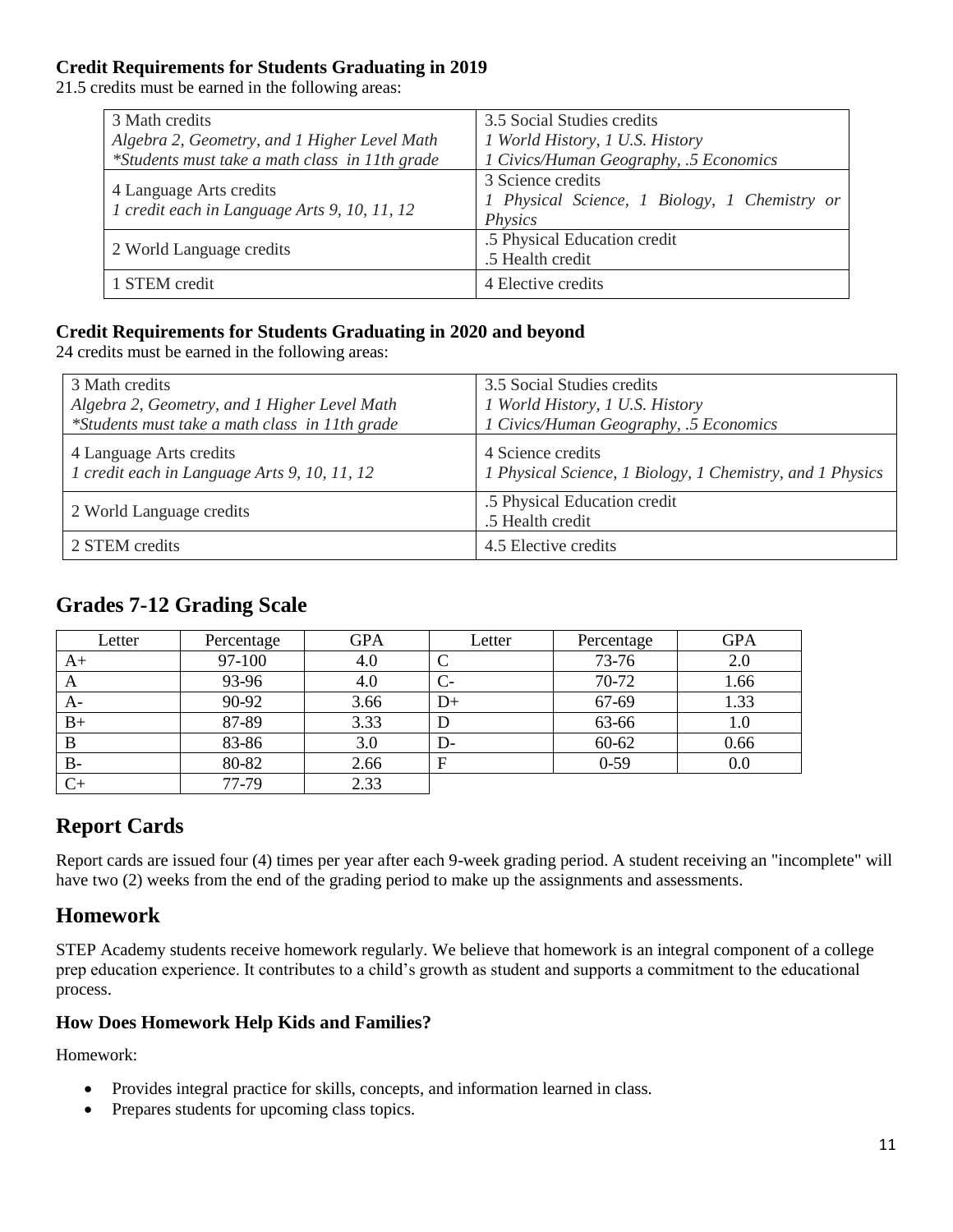- Compels students to work independently, develop self-discipline, and build confidence in their abilities.
- Requires students to take initiative and responsibility for completing a task.
- Establishes regular homework routines and organizational skills increasing student commitment to their own learning.
- Allows parents to play an active role in their child's education and helps them to witness their child's progress.
- Develops responsibility, accountability, self-confidence, and time management

#### **What Do Professional Organizations and Researchers Say?**

- The National Parent Teacher Association: "National PTA and its constituent associations support teachers, schools, and districts in promoting the design of meaningful homework that will advance a spirit of learning with a focus on quality assignments to motivate students based on grade and ability."
- Research Report from Harris Cooper (Review of Educational Research, 2006): "10-20 minutes per night in the first grade, and an additional 10 minutes per grade level thereafter (e.g., 20 minutes for second grade, 120 minutes for twelfth). High school students may sometimes do more, depending on what classes they take."
- Robert Marzano & Debra Pickering (Educational Leadership, 2007): "Homework has decades of research supporting its effective use." This article sites seven research studies that support the positive effects of homework on student achievement.

#### **What Does Homework Look Like at STEP Academy?**

STEP Academy adheres to the National Education Association's suggestion that effective homework plays three roles: practice, preparation, or extension.

**Practice:** Lessons are taught while at school, and students take assignments home to perform independent practice related to those concepts. Example: math assignments

**Preparation:** Assignments are given to students in order to prepare them for an up-coming lesson. Example: reading a section in a text book that will be discussed the next day

**Extension:** Assignments extend a concept or topic that has already been taught. Example: Students learn about Newton's Laws in science and are assigned an article to read and respond to about how Newton discovered the laws.

#### **STEP Academy Homework: What Can I Expect?**

Please note: Times are approximate. Some students work faster or more slowly than others. Also, there will be times during the year when students will receive no homework or increased homework. This chart is provided only as an average estimate.

| Grade    | Homework Time Per Night |
|----------|-------------------------|
| $K-1$    | 10-20 minutes           |
| $2 - 3$  | 20-30 minutes           |
| 4-6      | 40-60 minutes           |
| $7 - 8$  | 60-80 minutes           |
| $9 - 12$ | 90-120 minutes          |

Teachers, especially at the elementary level, may provide homework on a weekly basis, for example, going home on Monday and due on Friday. Some teachers of older students also try to give students a few nights to complete assignments. No matter the age, if your child claims he or she has no homework, it is always of academic value to require your child to read for recommended homework time.

STEP Academy's policy is that homework is assigned at the individual teacher's discretion. Teachers give assignments and may or may not give class time to work on them. However, teachers will always give due dates for major assignments and reminders of upcoming due dates.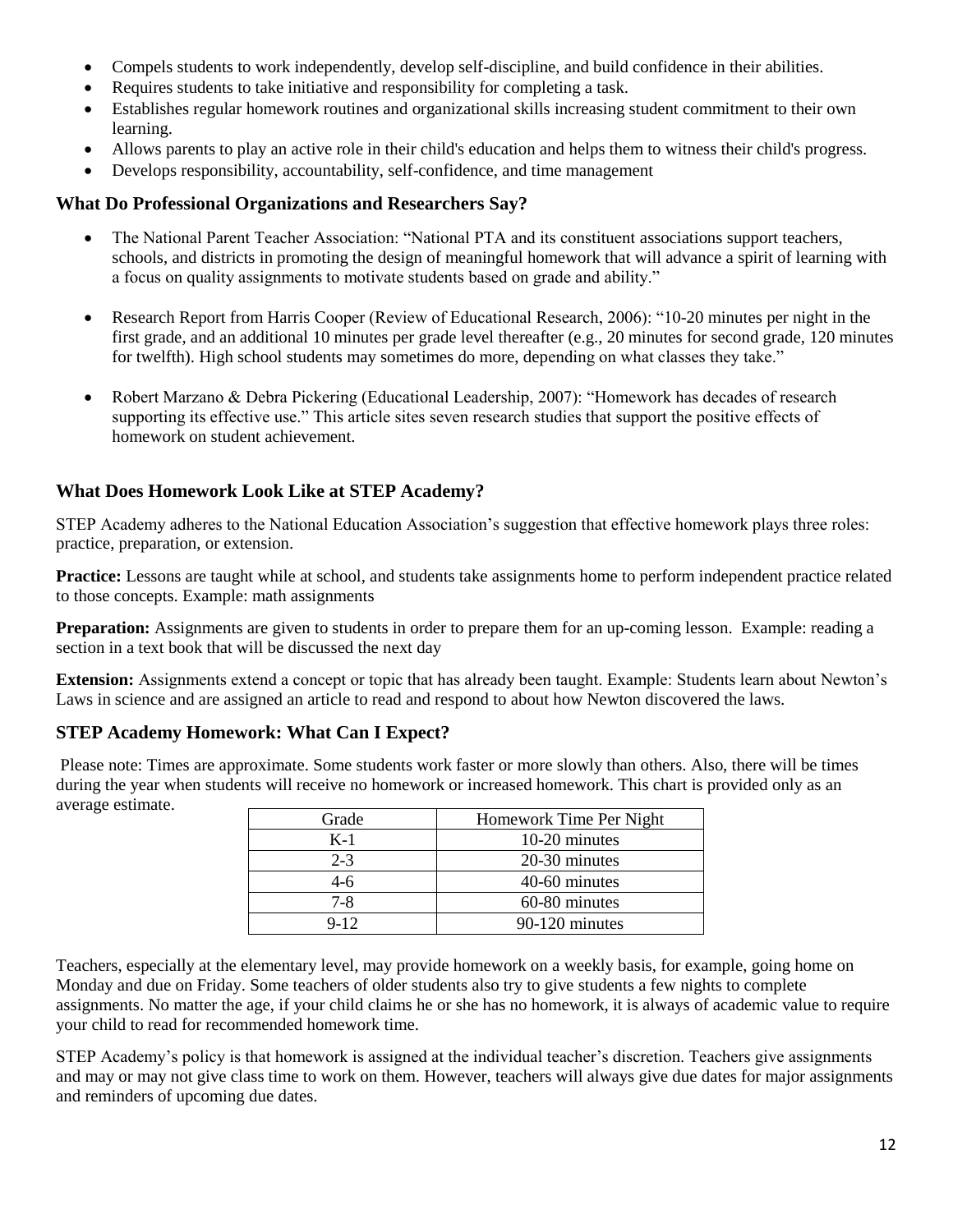Students who have a valid absence from school have up to two (2) days for every day absent to make up assigned class work and one week (5 school days) to make up tests or quizzes. However, it is always best to get caught up as quickly as possible. Parents are encouraged to make arrangements to pick up homework if a child is ill for more than two (2) days.

#### **Planners**

Students are provided with a student planner each year. Planners are a required part of student organization at STEP Academy. Teachers will be checking to make sure students fill them out thoroughly each day, until each student shows mastery of the habit. Parents or guardians should check student's planner nightly to see what homework is due and to coach the child on building the habit of homework completion. This planner is also used as our hallway pass system so students are always expected to have it in their possession while at school. Students who lose their planner must replace it by purchasing one at the Assistant Academic Dean's (Mrs. Tholen) office for \$5.

#### **Student Passes:**

- Students will receive 10 passes per quarter.
- Passes do not carry over from quarter to quarter.
- Students who lose their planner and purchase a new one will be permitted 2 passes for the remainder of the quarter in which the planner is purchased. Students may not purchase a new planner in order to get more passes.
- Students caught using a planner other than their own will automatically be denied the pass and will be put on the no pass list for the remainder of the quarter.
- Students will be placed on a No Pass List for the remainder of the semester should any of the following occur:
	- o Students routinely abusing planner passes:
		- wasting time in the hall when given a pass  $(2 + min at $$$
		- going to a location other than where the pass was written for.
		- using your phone
	- o Receive 9 tardies
	- o Found to be abusing prayer time will be placed on the no pass list for the remainder of the semester. Should the student lose pass privileges within the last 2 weeks of a semester, they will automatically be put on the no pass list for the following semester.

#### **School Supplies**

Students need to have the necessary school supplies with them every day to help them be successful in school. School supply lists are available in the office and posted on the website. There may be specific items requested by classroom teachers for projects. In that event, families will be notified of this in advance.

#### **Text Books & Literature Books**

STEP Academy provides textbooks and literature books for students. Books are an expensive and valuable resource for the school. Please remind your child to take good care of the materials loaned to him or her. If textbooks are damaged, destroyed, or lost while checked out to the student, he or she will be required to pay for the cost of the book. Parents are required to sign the textbook agreement as their understanding of this policy.

#### **JMC**

JMC is the online grading and student information system used by STEP Academy. Through this system, parents and students are able to view grades and attendance. Parents will be able to sign up for the JMC parent portal at Open House or at any time by contacting or visiting the school office. Students will receive their login information and be taught how to use JMC during the first month of school.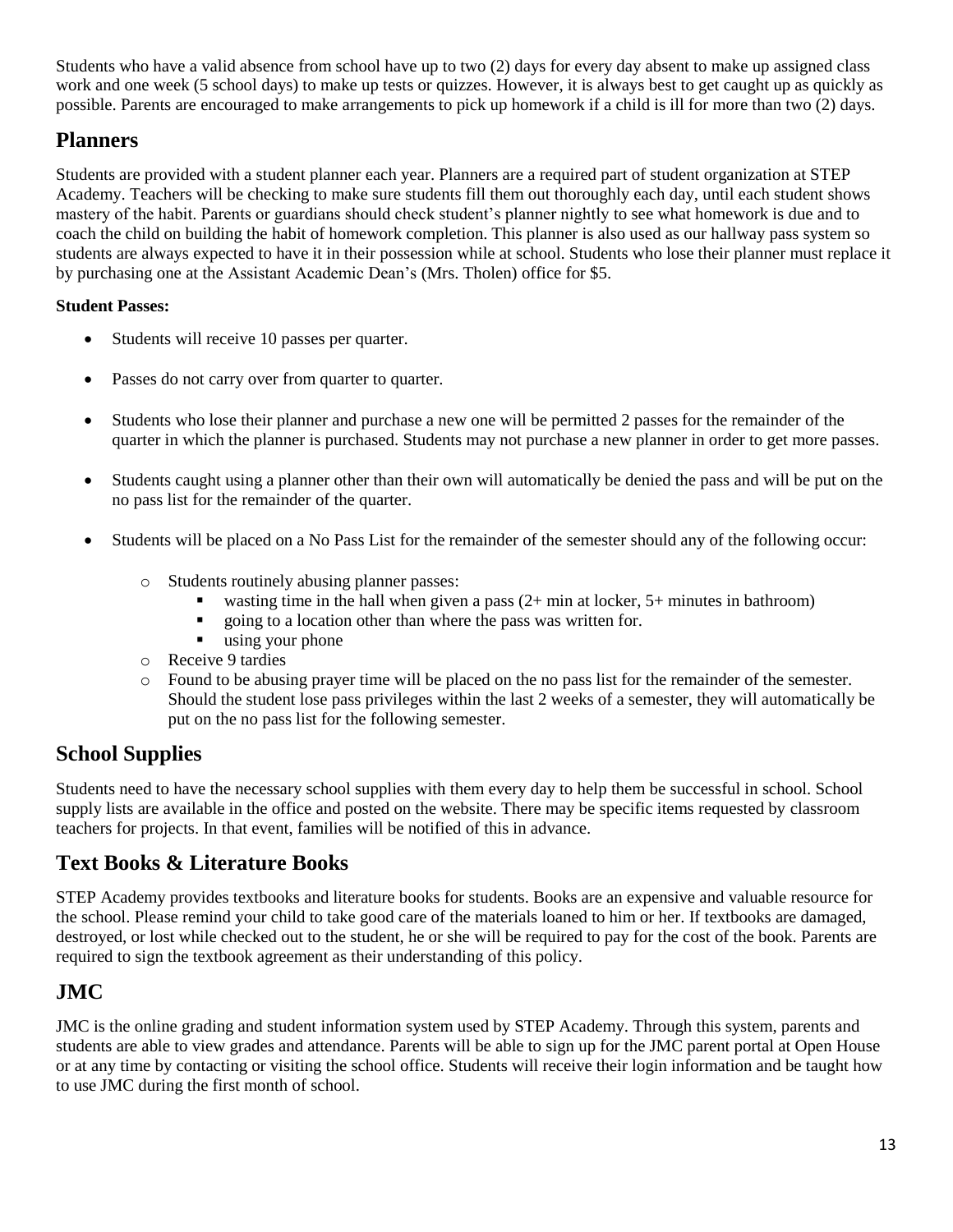Teachers' record assignments as quickly as possible, but longer assignments take time to grade and offer feedback. For larger assignments, you might see a HI (Handed In) or a P (Pending, assignment will be given at a later date) notation recorded in place of a letter grade until assignments can be corrected. Teachers make every effort to correct and record assignments within a week of the due date. If you have questions about a grade after that time, please contact the teacher directly. It is recommended that families check JMC frequently and contact individual teachers if concerns arise over grades, student progress, or work completion.

## **Field Trips**

#### **Academic Field Trips**

Due to their supplemental educational nature, field trips are considered a privilege for students at STEP Academy. In order to attend a field trip, your child must meet all classroom requirements. Classroom teachers will communicate requirements and expectations to the students prior to each trip. Students not able to attend a field trip are required to attend school for that day or receive an unexcused absence.

#### **PRIDE Field Trips**

PRIDE field trips are not based on a specific class or unit of study, but as a reward for students who demonstrate PRDE on a daily basis. Students who show PRIDE meet the following qualifications:

| <b>Personal Responsibility</b> | • Fewer than 9 tardies during the semester.                              |
|--------------------------------|--------------------------------------------------------------------------|
| <b>Respect</b>                 | • No more than $3$ visits to the reflection room.                        |
| Integrity                      | • No suspensions $(ISS or OSS)$                                          |
| <b>D</b> etermination          | • Student has a passing grade in all classes at the end of the semester. |
| Excellence                     |                                                                          |

The school will notify parents of all scheduled field trips in advance. As a parent/guardian, you retain the right to prohibit your child from attending such field trips as long as you give the school written notice. Certain fees for field trip attendance may be required to offset the costs. Should the cost be a burden, please notify your child's teacher.

## **Response to Intervention (RTI)**

STEP Academy believes in providing the highest quality of education for every student. To meet this goal, we use a three-tiered approach to instruction in math and reading. Each tier seeks to provide appropriate support for students in learning the core curriculum.

**Tier 1**: Core curriculum instruction provided for all students including periodic support for students occasionally needing multiple opportunities to master content.

**Tier 2:** Core curriculum instruction plus small group interventions provided regularly for students at risk or needing targeted support in order to master content.

**Tier 3:** Core curriculum instruction provided in the regular classroom or in modified environment delivering systematic, individualized instruction for students with intensive needs.

Students needing supplemental instruction or intervention will be monitored frequently to ensure they meet grade level expectations. All students continue to participate in the core curriculum content even if they are receiving additional academic interventions. Parents will be notified if their child qualifies for intervention services.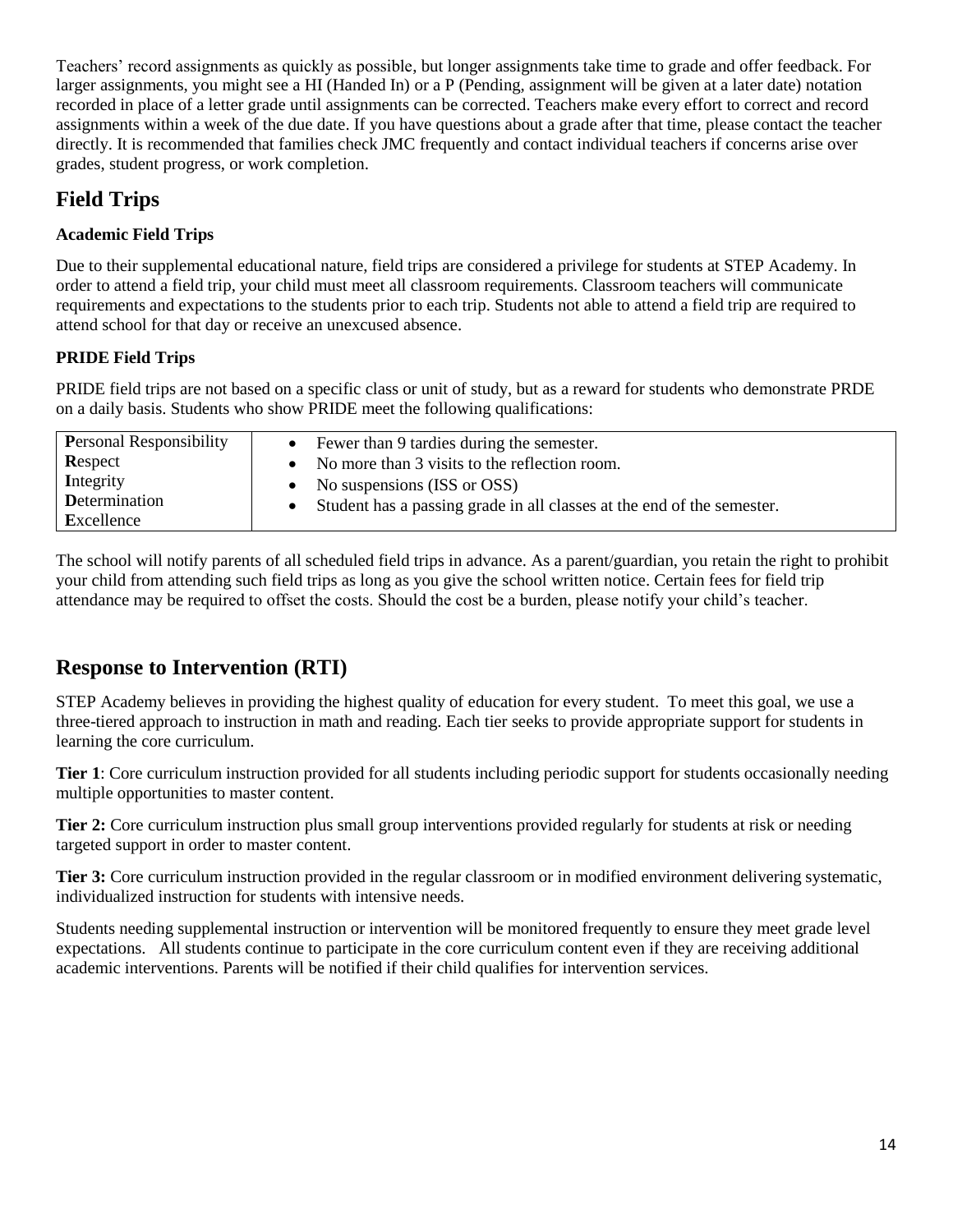# **Section 6- Technology Policy**

#### **Cell Phone Policy**

- **1.** Phones/Device MUST be on silent or turned off and placed in assigned pocket or in backpack at the start of class.
- **2.** Students may charge phones/device only using the provided power strip if available.
- **3.** Students may NOT retrieve phones/device until class is dismissed or permission has been given by the teacher.
- **4.** Phone/device will be confiscated immediately if:
	- **a.** Student does not put phone/device into the assigned pocket and is caught using it during class.
	- **b.** Student removes any phone/device from any slot at any time during class without teacher permission.

**5.** Confiscated phones/devices will be turned in to the Dean of Students. A parent/guardian will need to pick up the phone/device from Dean of Students during the regular school day, 7am to 3pm.

**a.** This also applies if you are using a friend's phone/device. If you loan your phone/device to a friend and it is confiscated due to misuse, it will be turned in to Dean of Students and a parent/guardian will need to pick it up.

**i.** Example: If Student A borrows Student B's phone and the phone/device is confiscated from Student A, then Student B will have to have a parent pick up the phone/device from Dean of Students during regular school hours, 7am to 3pm.

**6.** Any student who refuses to hand over a phone/device when requested by a staff member will be sent to Dean of Students and a parent/guardian will be called. Refusing to hand over a phone/device a second time will result in the student being required to turn in the phone/device to the office immediately upon arriving at STEP Academy.

**7.** All phones and devices are required to be turned in during any state standardized test. Failure to do so may result in the following:

**a.** The individuals or entire classroom's tests to be invalidated.

**b.** Individual will be given ISS for the remainder of the school day.

#### **Technology Hardware and Internet Use**

Technology use is a privilege at STEP Academy. In order to be eligible to use provided technology at STEP Academy, students and parents must sign and return the Internet Use Agreement within the first TWO WEEKS of school.

#### **Government Laws**

- I will use computers and other electronic devices in conformity with laws of the United States and the State of Minnesota. Violations include, but are not limited to, the following:
	- o Criminal Acts-These included, but are not limited to "hacking" or attempting to access computer systems without authorization, sending harassing/bullying email or text messages, cyber-stalking, child pornography, vandalism, and/or unauthorized tampering with computer systems.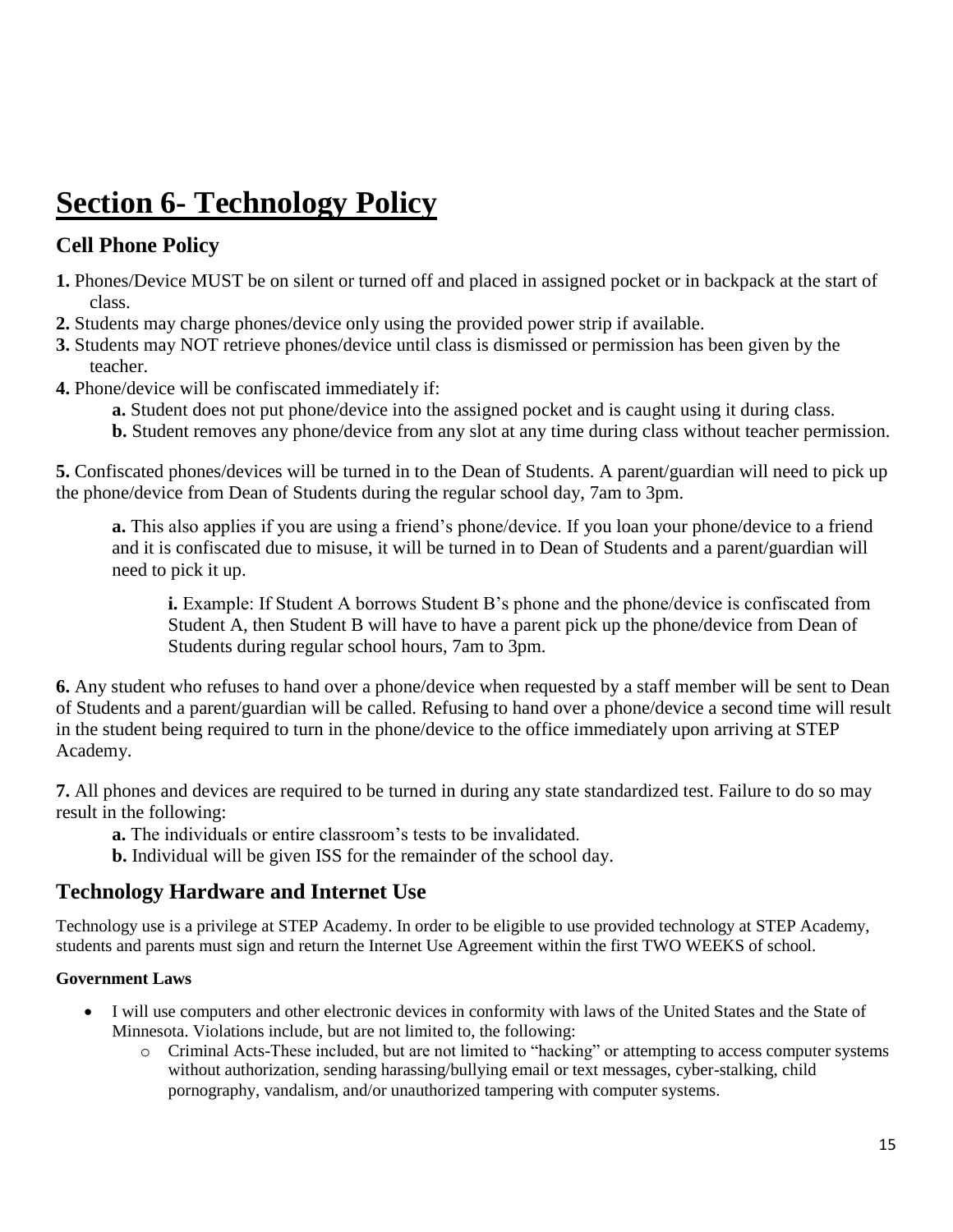- o Libel Laws-Publicly defaming people through the published material on the internet, email, social sites, etc.,
- o Copyright Violations-Copying, selling or distributing copyrighted materials without the express written permission of the author or publisher or engaging in plagiarism.

#### **Netiquette and Responsible Use**

- $\Box$  I understand that passwords are private. I will not allow others to use my account name and password, or try to use that of others.
- $\Box$  I will be polite and use appropriate language in my virtual learning environments, online postings, and other digital communications with others. I will refrain from using profanity, vulgarities or any other inappropriate language as determined by school administrators.
- I will use communications (e.g. blogs, wikis, podcasts, chat, instant-messaging, social sites, discussion boards, virtual learning environments, etc.) responsibly.
- $\Box$  I will not use computers, handheld computers, digital audio players, cell phones, personal digital devices, or the Internet to send or post hate or harassing mail, pornography, make discriminatory or derogatory remarks about others, or engage in bullying, harassment, or other antisocial behaviors either at school or at home.
- $\Box$  I understand that I represent the school in all my online activities. I understand that what I do on social networking websites should not reflect negatively on my fellow students, teachers or on the School. I understand that I will be held responsible for how I represent myself and my school on the internet.
- I understand that masquerading, spoofing, or pretending to be someone else is forbidden. This includes, but is not limited to, sending out email, creating accounts, or posting messages or other online content (e.g. text, images, audio or video) in someone else's name as a joke.
- □ I will use technology resources responsibly. I will not retrieve, save, or display hate-based, offensive, or sexually explicit material using any School computer resources. I am responsible for not pursuing material that could be considered offensive. I understand that I am to notify an adult immediately if by accident I encounter materials, which violate appropriate use.
- $\Box$  I will use technology resources productively and responsibly for school-related purposes. I will avoid using any technology resource in such a way that would disrupt the activities of other users.
- $\Box$  I will refrain from attempting to bypass, or circumvent, security settings or internet filters, or interfere with the operation of the network by installing illegal software, or web-based services and software not approved by the School.
- $\Box$  I understand that vandalism is prohibited. This includes but is not limited to modifying or destroying equipment, programs, files, or settings on any computer or other technology resource.
- $\Box$  I will respect the intellectual property of other users and information providers. I will obey copyright laws and guidelines. I will not plagiarize or use other's work without proper citation and permission.
- $\Box$  I will refrain from the use of or access of files, software, or other resources owned by others without the owner's permission.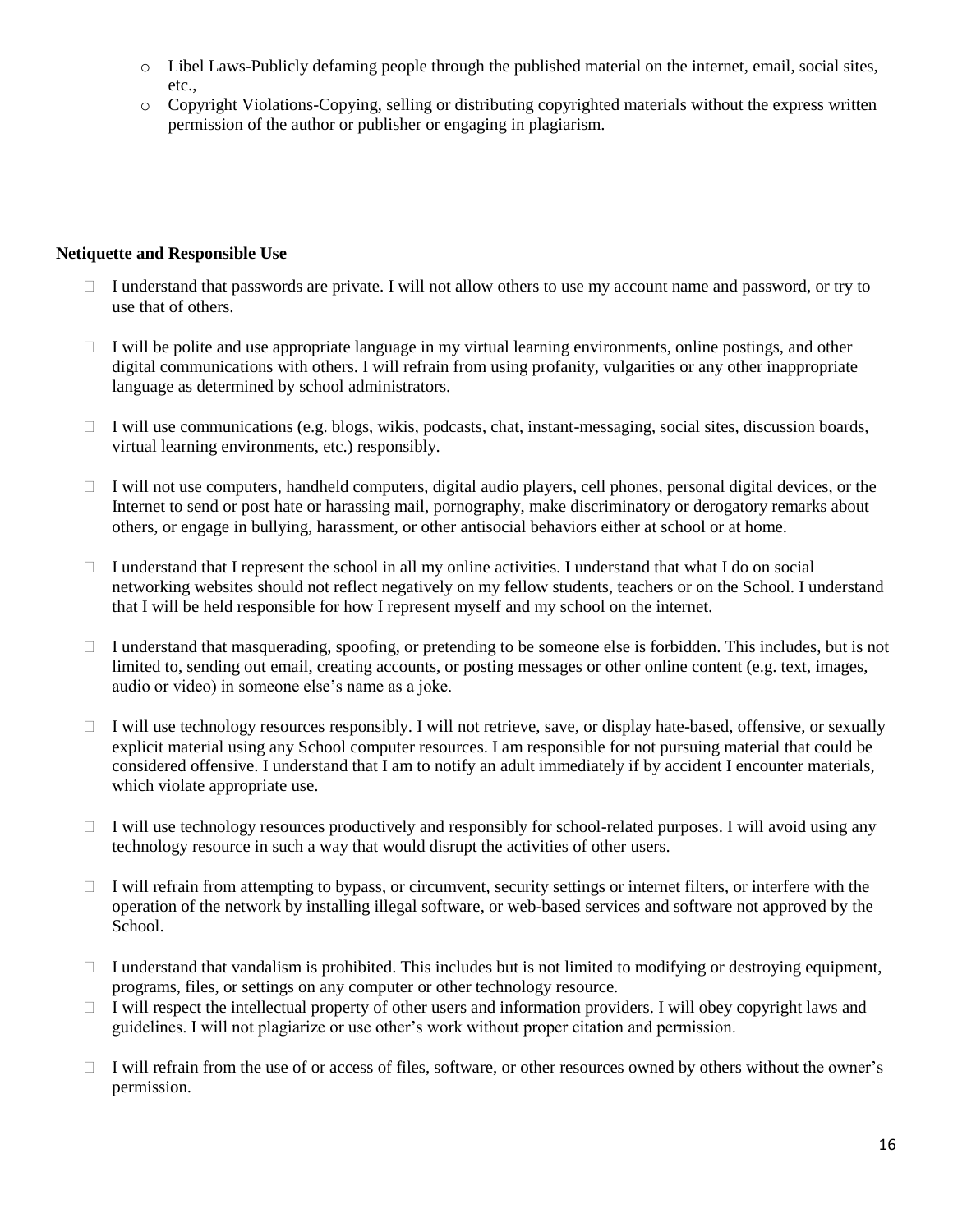- $\Box$  I understand that I am prohibited from taking photos or videos of other students and/or staff without their consent. I also will not publish or post online, any photos or videos of students and/or staff without their consent.
- $\Box$  I understand that the Internet is a source of information that is both true and false; and that the school is not responsible for inaccurate information obtained from the Internet.
- $\Box$  I understand that School Administrators will deem what conduct is inappropriate use if such conduct is not specified in this agreement.
- $\Box$  I agree to abide by all Internet safety guidelines that are provided by the school and to complete all assignments related to Internet safety.
- $\Box$  I will abide by these rules and conditions when using my personal equipment and/or network connection, with regards to any communication, information, or content, whether I am on school premises or not.

# **Section 7- Student Conduct**

#### **Philosophy**

STEP Academy utilizes a Positive Behavior Interventions & Support (PBIS) prevention model of behavior practices. It is based on the premise that all students can benefit from well-implemented, evidence-based practices for improving behavior. A set of positively stated universal expectations for behavior are established to support all students. These expectations are based on the core values of PRIDE- Personal Responsibility, Respect, Integrity, Determination, and Excellence.

| <b>Level 1</b><br><b>Classroom Responses</b> | Re-teach and practice expected behaviors, visual and verbal cues, increased<br>proximity, logical consequences, conflict resolution, environmental adjustment,<br>time out, decreased privileges, behavior conference, call home |
|----------------------------------------------|----------------------------------------------------------------------------------------------------------------------------------------------------------------------------------------------------------------------------------|
| Level 2                                      | Parent contact/meeting, lunch detention*, adult escort, behavior contract, in school                                                                                                                                             |
| <b>Reflection Room Responses</b>             | suspension <sup>**</sup> (ISS), out of school suspension <sup>***</sup> (OSS)                                                                                                                                                    |
| Level 3                                      | Parent contact/meeting, long term behavior contract, in school suspension** (ISS),                                                                                                                                               |
| <b>Reflection Room Responses &amp;</b>       | out of school suspension*** (OSS), meeting with other administrators, discussion                                                                                                                                                 |
| <b>Administration Involvement</b>            | of expulsion                                                                                                                                                                                                                     |
| Level 4                                      | Parent contact/meeting, long term behavior contract, in school suspension** (ISS),                                                                                                                                               |
| <b>Reflection Room Responses,</b>            | out of school suspension*** (OSS), meeting with other administrators, discussion                                                                                                                                                 |
| <b>Administration Involvement,</b>           | of expulsion, possible referral to outside agency (police, chemical dependence,                                                                                                                                                  |
| & Possible Outside Agency                    | $etc.$ )                                                                                                                                                                                                                         |

# **STEP Academy Behavior Responses**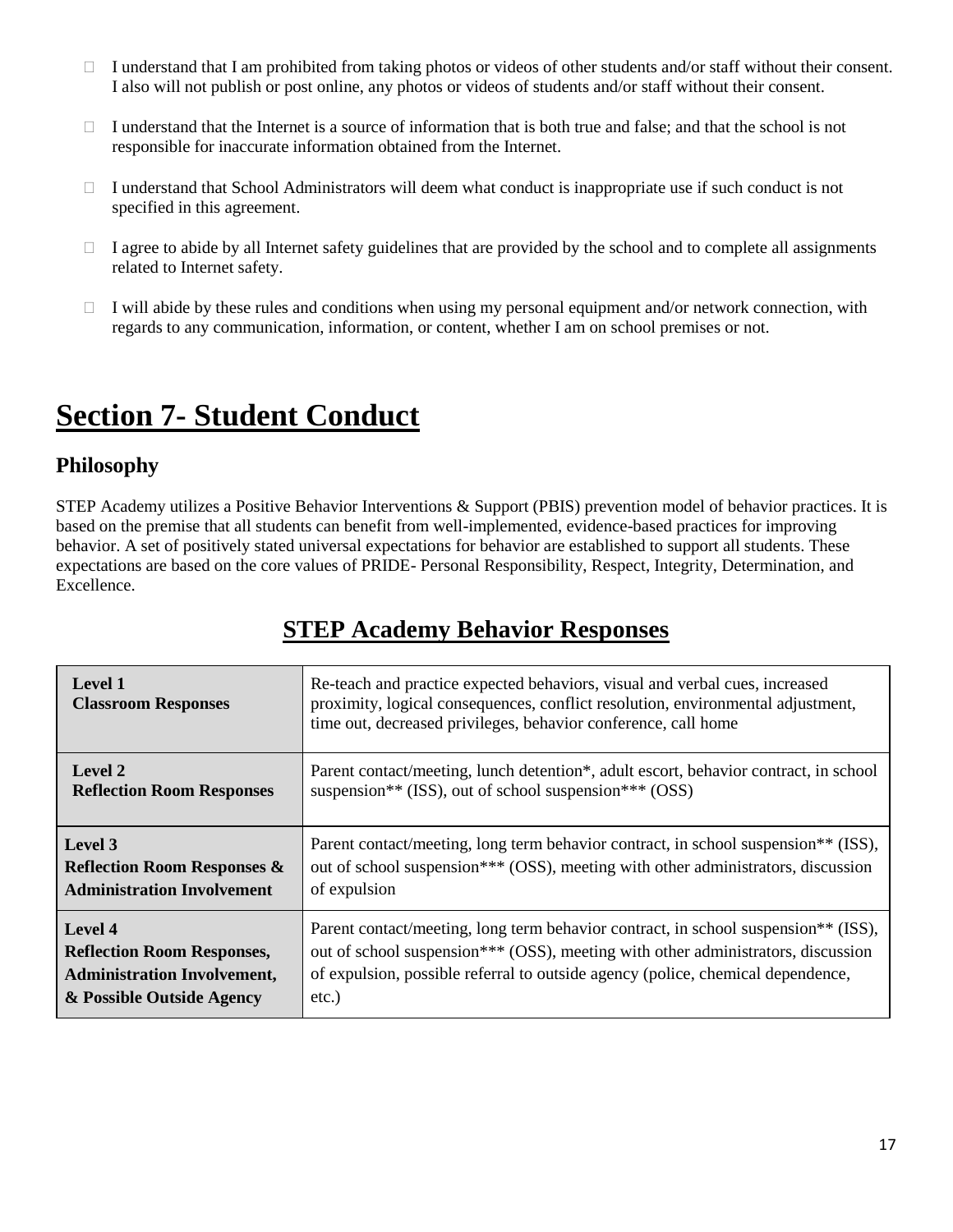#### **\*Lunch Detention**

Student easts lunch in a room other than the cafeteria.

**\*\*In School Suspension (ISS)**

Student reports to school, but does not attend regular classes. Instead, the student spends the day in the Reflection Room or another supervised office. Student works on daily work in this alternative location.

**\*\*\*Out of School Suspension (OSS)**

Student does not report to school.

| <b>Description and Consequences Level 2 Behavior</b>   |                                                                                                                                                                                                                                                                                             |                                                                                                                                                                                                                                                                                                                                                                                                                                                                        |  |
|--------------------------------------------------------|---------------------------------------------------------------------------------------------------------------------------------------------------------------------------------------------------------------------------------------------------------------------------------------------|------------------------------------------------------------------------------------------------------------------------------------------------------------------------------------------------------------------------------------------------------------------------------------------------------------------------------------------------------------------------------------------------------------------------------------------------------------------------|--|
| <b>Offense</b>                                         | <b>Description</b>                                                                                                                                                                                                                                                                          | First Consequence, Second Consequence, etc.                                                                                                                                                                                                                                                                                                                                                                                                                            |  |
| <b>Dangerous</b><br><b>Conduct</b>                     | Behavior that impacts the safety of the<br>student, other students, or staff. This<br>includes disregarding safety signs or<br>rules, entering dangerous areas (the<br>road during arrival/dismissal),<br>participating in behavior that could<br>inflict harm to others, etc.              | 1. Parent Contact, conversation regarding behavior<br>with student.<br>2. 1 week of lunch detention.<br>3. Adult escort in area where behavior occurs and<br>behavior contract.<br>If a student is escorted on to the bus and proceeds to<br>get off the bus, student will be escorted to the office<br>and will need to be picked up. After second offense,<br>student will lose bus privileges for the remainder of<br>the term or three weeks whichever is greater. |  |
| <b>Disruptive</b><br><b>Behavior</b>                   | Behavior that disrupts or interferes<br>with the educational process or<br>school procedures. Disruption<br>includes sustained loud talk,<br>yelling, screaming; blurting out,<br>excessive noise including the use<br>of poppers, play-fighting, and/or<br>sustained out-of-seat behavior. | 1. Parent Contact, conversation regarding behavior<br>with student.<br>2. 1 week of lunch detention.<br>3. ISS for remainder of school day and following<br>school day.<br>4. OSS, Parent meeting, and behavior plan.                                                                                                                                                                                                                                                  |  |
| Inappropriate<br>Language &<br><b>Gestures</b>         | Profanity, verbal messages and/or<br>gestures, including swearing, name<br>calling, or use of words in an<br>inappropriate way including in a<br>language other than English.                                                                                                               | 1. Parent Contact, conversation regarding behavior<br>with student.<br>2. 1 week of lunch detention.<br>3. ISS for remainder of school day and following<br>school day.<br>4. OSS, Parent meeting, and behavior plan.                                                                                                                                                                                                                                                  |  |
| <b>Insubordination</b><br>& Defiance<br>(Level 2 or 3) | Refusal to follow directions or<br>work, talking back, rude to an<br>adult, refusal to stop in the hallway<br>or other area when approached by<br>an adult.                                                                                                                                 | 1. Parent Contact, conversation regarding behavior<br>with student.<br>2. 1 week of lunch detention.<br>3. ISS for remainder of school day and following<br>school day.<br>4. OSS, Parent meeting, and behavior plan.                                                                                                                                                                                                                                                  |  |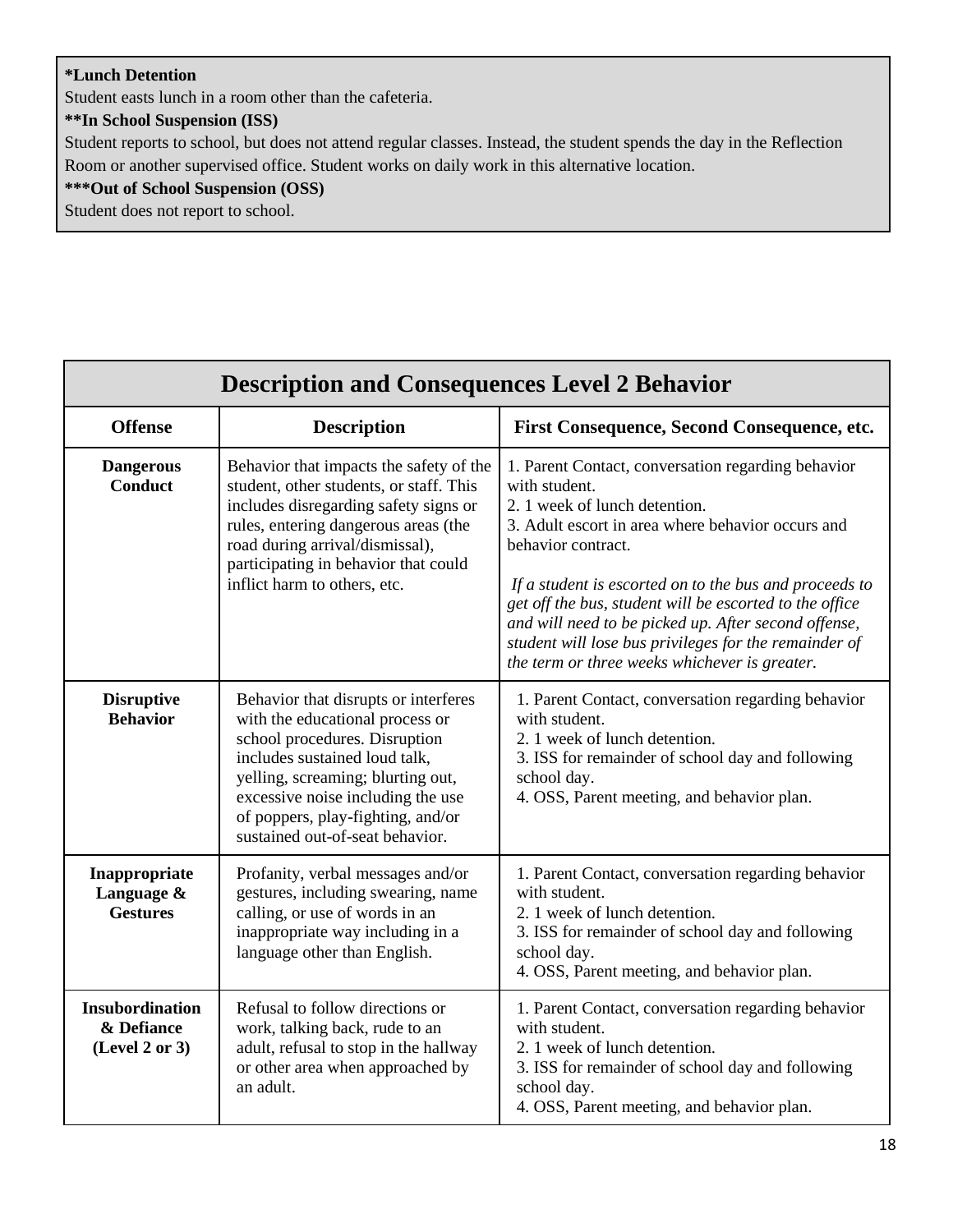| <b>Harassment</b>                                | Language, gestures or other actions<br>that the student can be reasonably<br>expected to know is hurtful or<br>discriminatory                                           | 1. Parent contact, conversation regarding behavior<br>with student.<br>2. Parent meeting and 1-2 days of ISS.<br>3. Parent meeting with administration and OSS as<br>determined by the level of severity.                                                                  |
|--------------------------------------------------|-------------------------------------------------------------------------------------------------------------------------------------------------------------------------|----------------------------------------------------------------------------------------------------------------------------------------------------------------------------------------------------------------------------------------------------------------------------|
| <b>Noncompliance</b><br>during safety<br>drills. | Student intentionally does not<br>follow safety procedures and<br>protocol during a school safety drill<br>such as: Lock downs, fire, and bus<br>safety demonstrations. | 1. Parent contact and review of safety procedures.<br>2. Parent meeting to review procedures and 1 week<br>of lunch detention.<br>3. ISS for remainder of school day or on the<br>following school day should the offence occur<br>during the last half of the school day. |

 $\Box$ 

| <b>Description and Consequences Level 3 Behavior</b>                            |                                                                                                                                                                                                                                                                                                                                                                                                                                                      |                                                                                                                                                                                                                                                                                                         |  |
|---------------------------------------------------------------------------------|------------------------------------------------------------------------------------------------------------------------------------------------------------------------------------------------------------------------------------------------------------------------------------------------------------------------------------------------------------------------------------------------------------------------------------------------------|---------------------------------------------------------------------------------------------------------------------------------------------------------------------------------------------------------------------------------------------------------------------------------------------------------|--|
| <b>Offense</b>                                                                  | <b>Description</b>                                                                                                                                                                                                                                                                                                                                                                                                                                   | First Consequence, Second Consequence, etc.                                                                                                                                                                                                                                                             |  |
| <b>Bullying</b>                                                                 | Behavior that meets Minnesota Statute<br>for bullying. (See Bullying section for<br>details)                                                                                                                                                                                                                                                                                                                                                         | 1.5-10 days OSS, parent meeting.<br>2. Behavior contract for remainder of school year.<br>3. Board meeting to discuss expulsion and potential<br>filing of criminal charges.                                                                                                                            |  |
| <b>Threats</b>                                                                  | Explicit or implicit speech (verbal,<br>electronic, or written) or action that<br>may threaten to do injury to another<br>person or that intimidate another<br>person through fear of harm or making<br>another do something against their<br>will.                                                                                                                                                                                                  | 1. Parent contact and ISS for remainder of day.<br>2. ISS for remainder of school day and following<br>school day. Behavior contract for remainder of<br>quarter or 3 week span, whichever is longer.<br>3. 1-3 days OSS and parent meeting.<br>4.5-15 days OSS, Board meeting to discuss<br>expulsion. |  |
| Fights &<br><b>Aggression</b>                                                   | Actions involving physical force on<br>another person where injury may<br>occur (e.g. hitting, pushing, grabbing,<br>kicking, scratching, hair-pulling,<br>striking with an object, etc.).                                                                                                                                                                                                                                                           | 1. 1-3 days OSS and parent meeting.<br>2. 3-5 days OSS, parent meeting, and behavior<br>contract.<br>3.5-15 days OSS, Board meeting to discuss<br>expulsion.                                                                                                                                            |  |
| <b>Disruption of</b><br><b>Standardized</b><br><b>Testing</b><br><b>Session</b> | Student deliberately impacts the<br>integrity of the test. This includes, but<br>is not limited to: talking, possessing<br>an electronic device other than<br>allowed for testing, distracting tapping<br>or noise making, looking at a peers<br>test, helping a peer answer a question,<br>asking for support in answering a<br>question, getting out of seat without<br>permission, going into backpack or<br>binder while test session is active. | 1. Student is moved to a different location in the<br>room and a parent is notified of student's disruption<br>of test. Students test may be marked invalid.<br>2. ISS for remainder of school day.<br>3. 1-3 days OSS and parent meeting.                                                              |  |
| Vandalism &<br><b>Theft</b>                                                     | Student deliberately damages,<br>destroys, or takes school property or<br>property belonging to another.                                                                                                                                                                                                                                                                                                                                             | 1. ISS for remainder of school day and Parent<br>meeting, damage reimbursement.<br>2. 3-5 days OSS, parent meeting, and behavior<br>contract. Also see technology policy.                                                                                                                               |  |

┓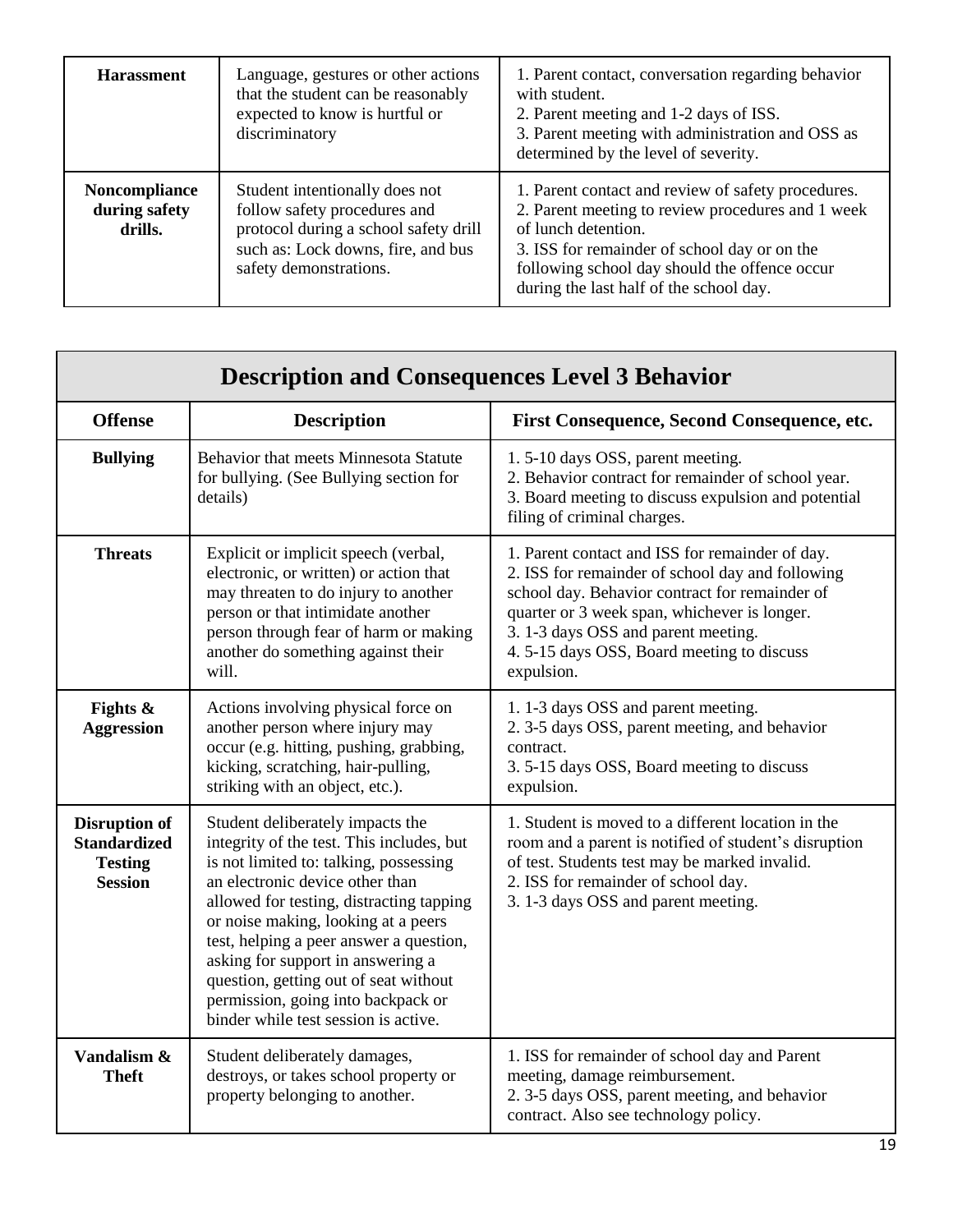| <b>Attendance</b><br><b>Violation</b><br>(On-site)  | Student leaves class and/or lunch<br>without permission, comes into class<br>and/or lunch later than five minutes<br>after the class begins without a signed<br>pass, remains out of class longer than<br>five minutes with a classroom pass, or<br>fails to report to class without<br>permission but does not leave the<br>school grounds. | 1. Student is marked absent unexcused for the hour.<br>Parent contact. One week lunch detention.<br>2. Parent meeting with truancy explanation and<br>behavior contract.                                                                                                                                                                                                                                                                                                                                                                                                 |
|-----------------------------------------------------|----------------------------------------------------------------------------------------------------------------------------------------------------------------------------------------------------------------------------------------------------------------------------------------------------------------------------------------------|--------------------------------------------------------------------------------------------------------------------------------------------------------------------------------------------------------------------------------------------------------------------------------------------------------------------------------------------------------------------------------------------------------------------------------------------------------------------------------------------------------------------------------------------------------------------------|
| <b>Attendance</b><br><b>Violation</b><br>(Off-site) | Student leaves school without<br>permission or remains outside of the<br>building without permission.                                                                                                                                                                                                                                        | 1. Parent meeting, ISS upon return until parent pick<br>up, OSS for following school day. Behavior contract<br>in addition to attendance policy consequences.<br>2. Meeting with director to discuss further steps<br>including potential expulsion.                                                                                                                                                                                                                                                                                                                     |
| <b>Failure to</b><br><b>Serve</b><br>Consequence    | Student is assigned a disciplinary<br>consequence and fails to comply with<br>it (reports to school after suspension<br>or skips ISS)                                                                                                                                                                                                        | <b>Lunch Detention:</b><br>1. Parent Contact<br>2. Additional week.<br>3. ISS remainder of day.<br><b>Bus Suspension:</b><br>1. If student rides bus when they are suspended<br>they will spend the day in ISS and serve the<br>bus suspension the following school day plus<br>an additional day.<br>ISS:<br>1. ISS must be served in school upon return.<br>(Failure to report to school when assigned ISS does<br>not fulfill ISS consequence.)<br>OSS:<br>1. ISS in director's office and parents must pick up.<br>Student will not be allowed to ride the bus home. |

| <b>Description and Consequences Level 4 Behavior</b> |                                                                                                                                                                                                                                                                                                                                 |                                                                                                                                                                                                           |  |  |
|------------------------------------------------------|---------------------------------------------------------------------------------------------------------------------------------------------------------------------------------------------------------------------------------------------------------------------------------------------------------------------------------|-----------------------------------------------------------------------------------------------------------------------------------------------------------------------------------------------------------|--|--|
| <b>Offense</b>                                       | <b>Description</b>                                                                                                                                                                                                                                                                                                              | First Consequence, Second Consequence, etc.                                                                                                                                                               |  |  |
| <b>Sexual</b><br><b>Harassment</b>                   | Unwelcome sexual advances, requests for<br>favors, verbal or physical conduct of a<br>sexual nature in person or through electronic<br>communication (e.g., making obscene)<br>comments or gestures, displaying obscene<br>pictures or written material) when it<br>adversely affects a student's educational<br>opportunities. | 1. Parent meeting with Administration.<br>5-10 days OSS.<br>*Authorities may be notified.<br>2. Board meeting to discuss expulsion and authorities<br>notified with filing of potential criminal charges. |  |  |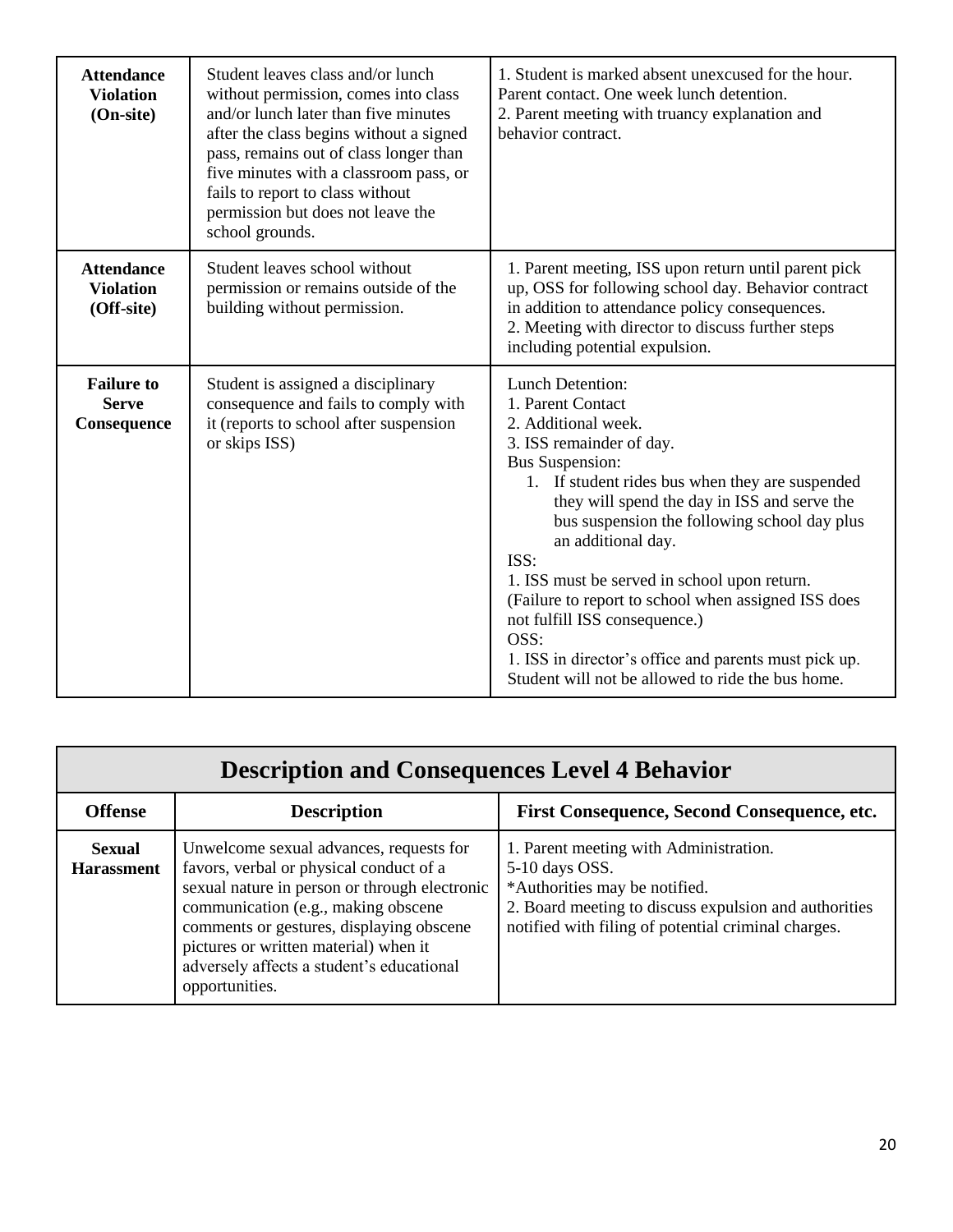| <b>Terroristic</b><br><b>Threat</b>              | Direct or indirect threat to commit an act of<br>violence with the intent to terrorize another<br>individual or group, cause evacuation of<br>school property including buses or to cause<br>terror with reckless disregard of the risk of<br>causing such terror or inconvenience. | 1.10-15 days OSS and board meeting to consider<br>expulsion and authorities notified with potential filing<br>of criminal charges.                                                                                                                                                                                  |
|--------------------------------------------------|-------------------------------------------------------------------------------------------------------------------------------------------------------------------------------------------------------------------------------------------------------------------------------------|---------------------------------------------------------------------------------------------------------------------------------------------------------------------------------------------------------------------------------------------------------------------------------------------------------------------|
| Weapons                                          | No weapons are allowed on the school<br>grounds except those carried by an official<br>police officer.                                                                                                                                                                              | 1.10-15 days OSS and board meeting to consider<br>expulsion and authorities notified with potential filing<br>of criminal charges.                                                                                                                                                                                  |
| Fire Alarm/<br><b>Extinguisher</b><br>& 911 Call | Intentional act of setting off the school's fire<br>alarm system, engagement of the fire<br>extinguisher, or call 911 without emergency.                                                                                                                                            | 1. Parent meeting with Administration, 10 days OSS,<br>Authorities notified with potential filing of criminal<br>charges and reimbursement to STEP Academy of any<br>or all fines associated with infraction.<br>2. Board meeting to discuss expulsion and authorities<br>notified with potential criminal charges. |
| Tobacco &<br><b>Alcohol</b>                      | Use or possession of any tobacco, alcohol,<br>or illegal drugs.                                                                                                                                                                                                                     | 1. ISS for remainder of school day and following<br>school day, parent meeting.<br>2.3-5 days OSS and referral to chemical awareness<br>program.                                                                                                                                                                    |
| <b>Fire</b><br><b>Infractions &amp;</b><br>Arson | A student will not possess, handle, transmit,<br>conceal, or use any form of lighter,<br>explosive, firework or firecracker,<br>intentionally, by means of starting a fire,<br>cause harm to any property or person, or<br>participate in the burning of any property or<br>person. | 1.5-15 day OSS, board meeting to discuss potential<br>expulsion.                                                                                                                                                                                                                                                    |

#### **Bullying**

According to Minnesota Statute, bullying behavior must include all of the following.

- Behavior is student to student.
- Behavior happened on school grounds, at a school activity, OR is cyber bullying that disrupts the student's learning environment at school.
- Conduct is "intimidating, threatening, abusive, or harming " that is "objectively offensive."
- The conduct is between students where an "imbalance of power" exists including: someone who is older, someone who has more popularity or status, someone who is bigger in size or physically stronger, someone in the majority (rather than the minority) at the moment, someone with more skills or ability, someone who has a weapon, or people who group together with others to have strength in numbers.
- The conduct is repeated offensive conduct, forms a pattern, materially and substantially interferes with a student's educational opportunities, or ability to participate in school activities, or to receive school benefits, or privileges.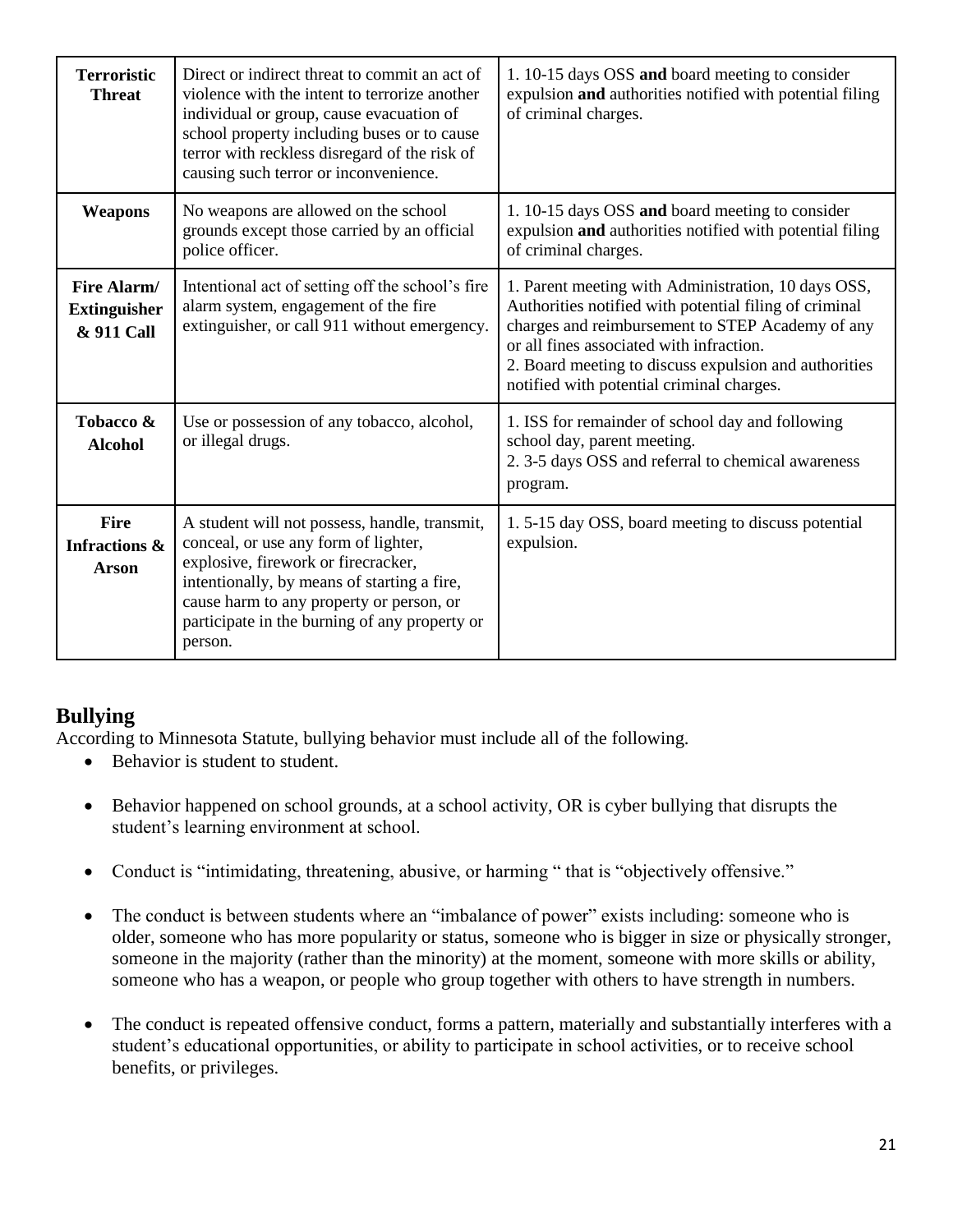# **School Director's Authority on Discipline Matters**   $I_1$  is the policity of STEP and matters concerning discipline, the ultimate  $\sigma$  is the ultimate ultimate ultimate  $\sigma$

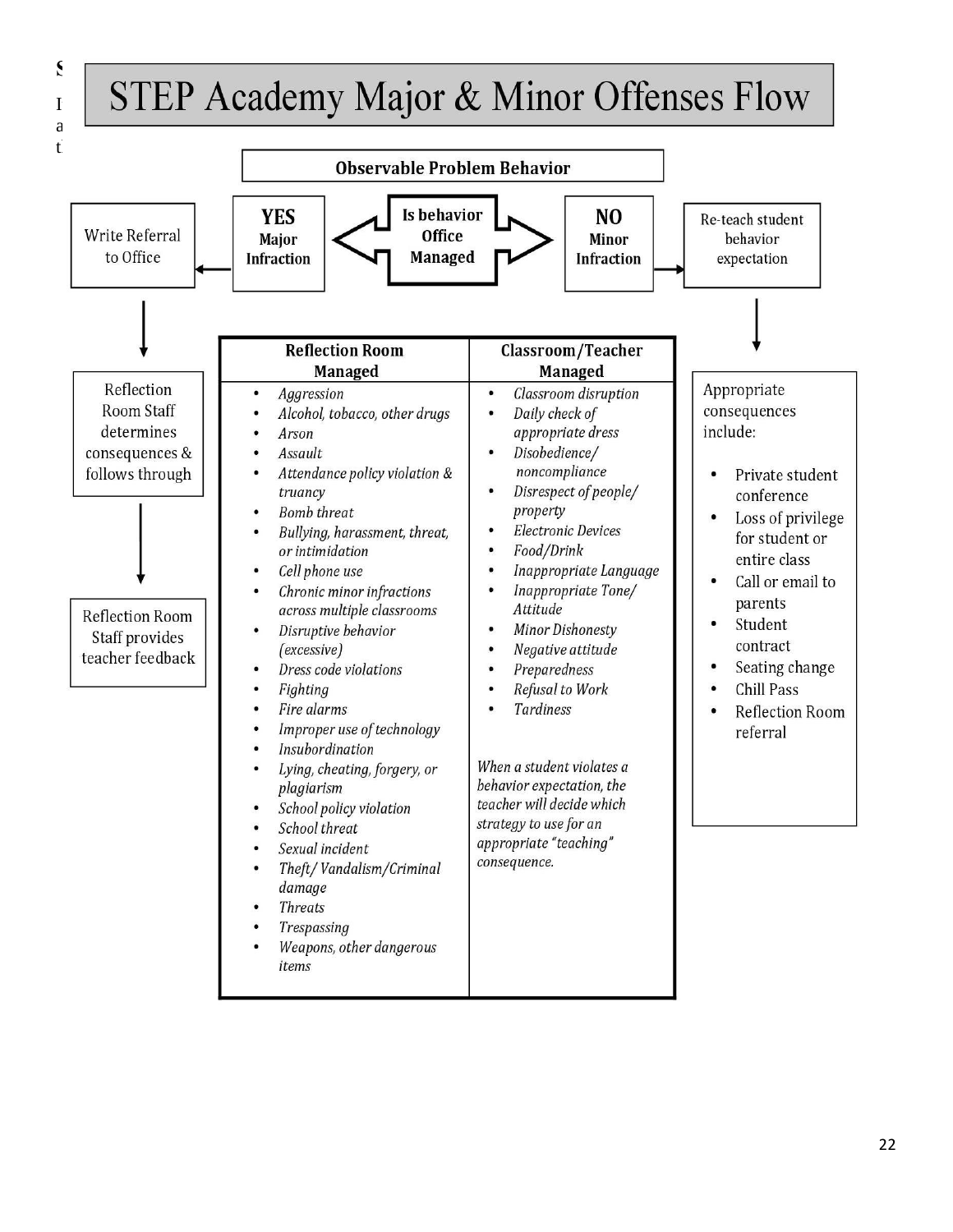# **Section 8- Communication**

## **Frequent Communication**

Should you have a concern, please feel free to call or email the individual teacher, email addresses are posted on the website, or contact the school office. We encourage parents to contact teachers frequently and directly.

Parents do not have to wait for scheduled conferences to meet with teachers. Please call ahead to make an appointment to meet with your child's teacher. Keep the lines of communication open.

#### **Telephone**

**Students needing to call parents must do so through the main school office.** Teachers will not be interrupted during the instructional day with telephone calls. It is best to leave a message and your child's teacher will get back to you. Parents wishing to leave a message for a teacher must do so by going through the office.

**Student Messages: Parents who need to contact student must do so through the school office.** This should only be done in the event of emergencies. Please make plans in advance to avoid interruptions in the classroom. All messages must be left with office personnel.

## **Parent Teacher Conferences**

Two parent-teacher conferences are scheduled throughout the school year, Fall and Spring. Teachers are required to make the attempt to conference with every parent three times within the school year.

# **Section 9- Food & Meals**

See the STEP Academy web site for our complete nutrition policy. www.stepacademymn.org

## **Breakfast & Lunch Program**

It is the parent/guardian's responsibility to provide breakfast and lunch for their children. Proper nutritional intake is essential for adequate learning to occur. It is the policy of STEP Academy to offer breakfast and lunch. The STEP Academy School Nutrition Department strives to produce quality meals at a reasonable cost.

All children in school can participate in the school breakfast program on a daily basis. The cost of a full paid breakfast meal is \$1.90. All children in school can participate in the school lunch program on a daily basis. The cost of a full paid lunch meal is \$2.90.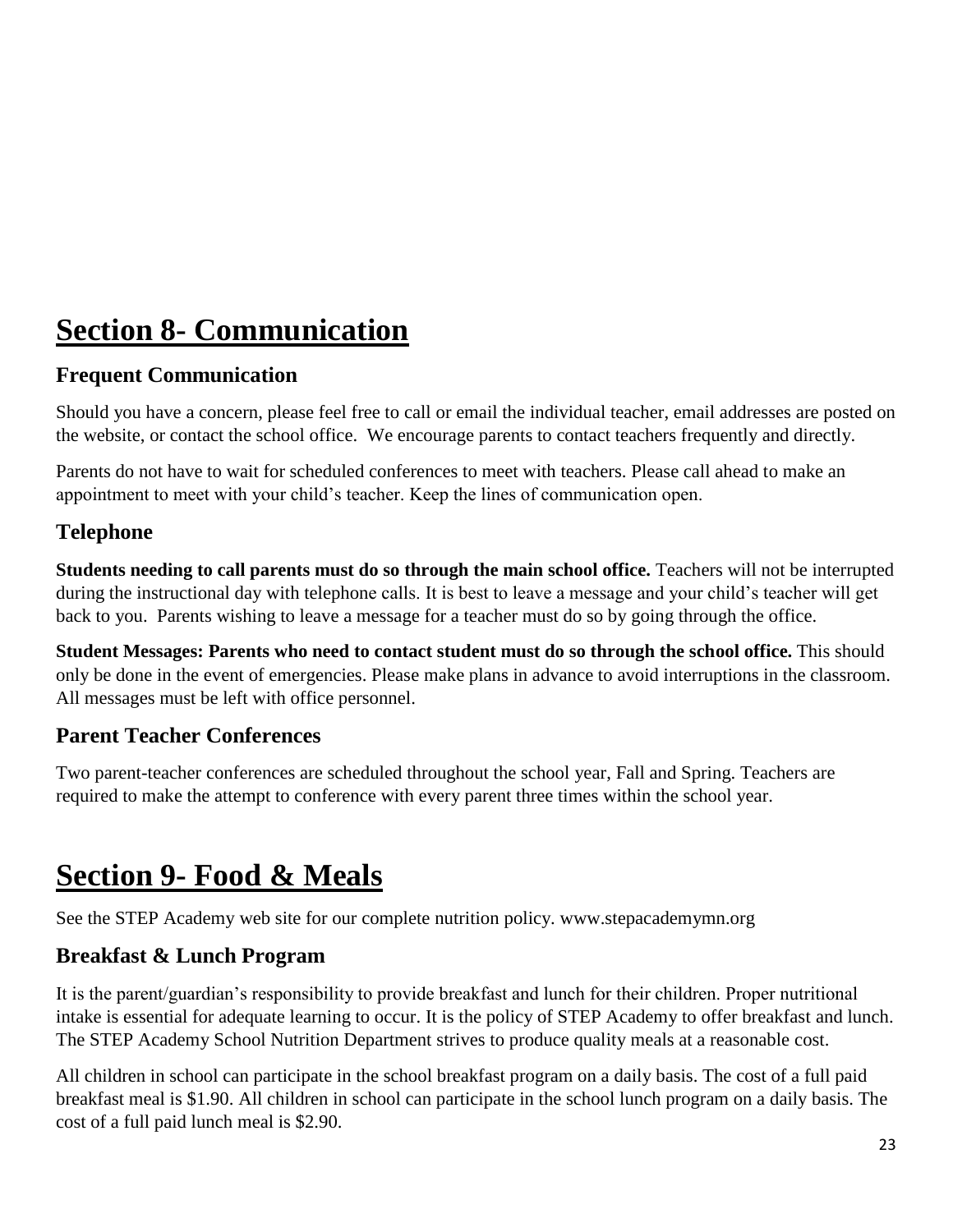Menus are available in the office and posted on the website. Students may bring cold lunches from home. STEP Academy is a closed campus. This means that all students will remain on the school grounds for the entire school day and will not be able to leave the building to go get food. Students are also not allowed to have food delivered to the school for any reason.

## **Payments for Breakfast & Lunch Program**

Students may purchase meals anytime. Families are required to pre-pay by depositing funds into their children's account(s) or by cash payment. Pre-payment of meals is required on all lunch accounts. A schedule of meals costs per month is provided to be paid monthly in advance. Free and reduced price meals are available to students who qualify. Households may apply for free/reduced meals any time before or during the school year.

A balance statement for student meal accounts will be sent to the parent/guardian at the beginning of each month. If at any time during the month the account balance is \$ 0.00 a reminder will be sent. If payment is not made, a 2nd notice will be given in the lunchroom and hand will be stamped. If the account is overdue \$-5.70 for full paid/ \$-2.00 Reduced is still not paid, the account will refer to the main office for further action.

## **Dietary Restrictions**

Peanut free and lactose meals are available upon request. To comply with the dietary requirements of the majority of the student body, all food served at STEP Academy is pork free. Other food restrictions will try to be accommodated upon request.

## **Snacks/Special Occasions**

On rare occasions, classroom teachers may have parties in their classrooms where students may be snacks or beverages to share. This will be done on a very limited basis and families will be notified in advance.

# **Section 10- Health and Wellness**

## **Illness at Home / Communicable Illness**

Control of communicable illness among children is a prime concern. In order to protect the all students, children who experience one of the following symptoms should stay at home for at least 24 hours after they experience the following symptoms:

- Diarrhea, vomiting or an upset stomach
- Signs of a newly developing cold or severe coughing
- $\bullet$  A fever over 100 F (37.8 C)
- Unusual or unexplained headache, irritability, fatigue or loss of appetite.

#### **Illness during School**

If your child should become sick at school, we will allow him/her to rest in the office. Should no improvement be seen and/or your child has a temperature, we will notify you using the telephone numbers provided on your child's emergency form. Please keep the emergency form up-to-date.

#### **Immunizations**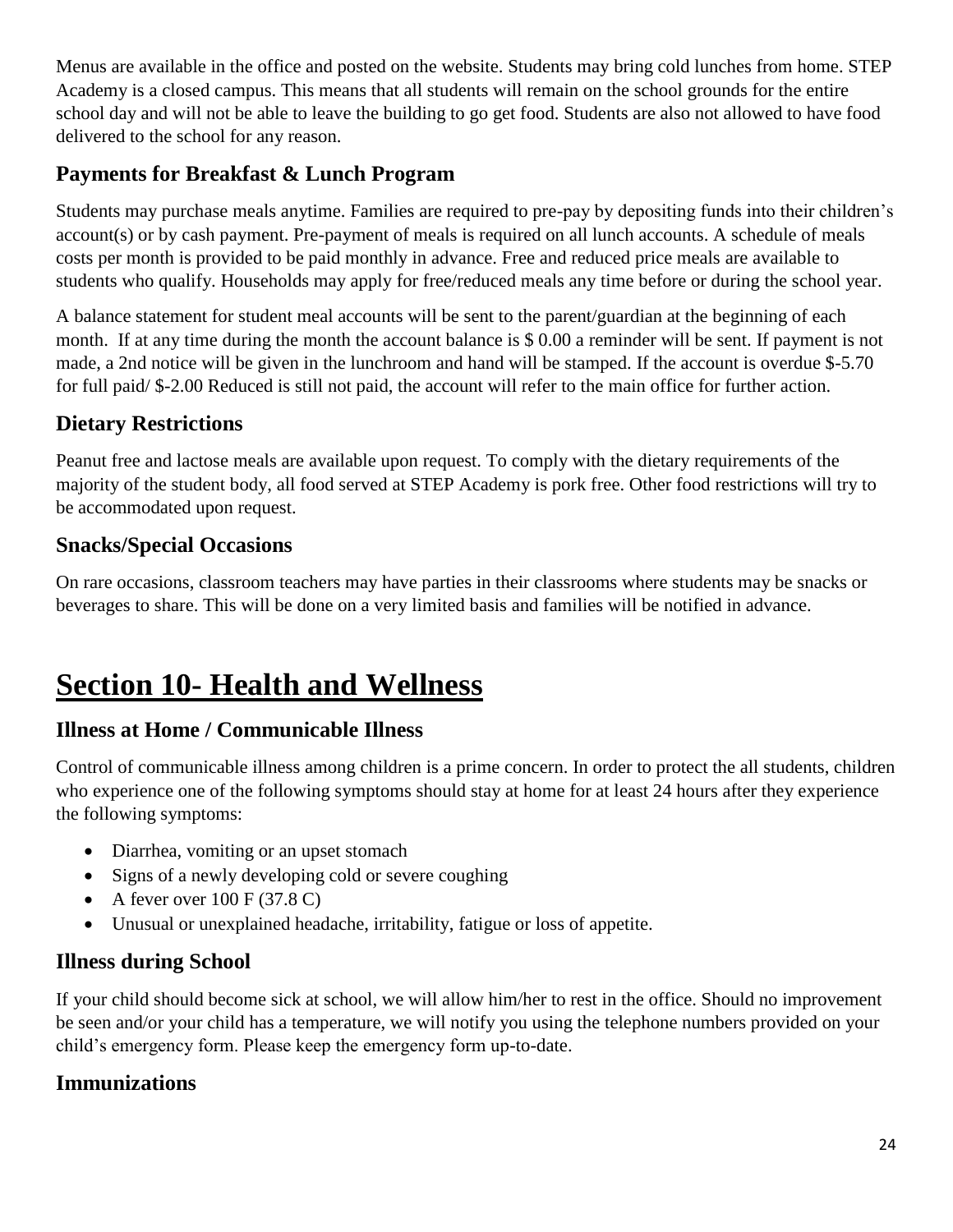In accordance with the School Immunization Law (Minnesota Statute 121A.15), students may not enroll nor remain enrolled in school without having provided documentation of required immunizations. All students are expected to be in compliance on the first day of their entry into school this fall with the exception of students transferring into school. Students transferring may have up to 30 days to provide immunization information.

## **Accidents**

If a student is injured at school, s/he will be given appropriate first aid. Depending upon the severity of the injury a parent may be notified by telephone. When the parent cannot be reached, a member of the school staff may transport the injured student home (if an adult is present), to the hospital, or to a doctor's office. In the case of an emergency, students may be transported to a hospital or doctor's office by ambulance or other means of transportation. If possible, the family physician listed on the office records shall be contacted. The School Board assumes no responsibility for medical treatment of students.

## **Medicine**

- We are only allowed to administer drugs to the child that it is prescribed to. All medication must be in the original bottle. The name of the student and the dosage must be clearly stated on the container.
- We cannot administer OTC (over-the-counter) drugs unless the name of the student and the dosage is clearly stated on the container with a note from the parent. Or unless have a written prescription from a doctor in the name of the student and a written parent authorization.

# **Section 11- School & Personal Property**

## **Lockers**

Lockers should be kept clean. No valuables should be stored in lockers.

**School lockers are the property of the school district. Inspection of the interior of lockers may be conducted by school authorities for any reason at any time, without notice, without student consent, and without a search warrant.**

The personal possessions of students within a school locker may be searched when school authorities have a reasonable suspicion that the search will uncover evidence of a violation of law or school rules. The school must have the combination for lockers if student chooses to lock his/her locker.

# **Desks**

School desks are the property of the school district. Inspection of the interior of the desks may be conducted by school authorities for any reason at any time, without notice, without student consent, and without a search warrant.

# **Lost and Found**

The school maintains a lost and found area.. Encourage your child to check lost and found. Lost and found items will be on display for parents at the fall and winter conference periods. We donate lost and found items at the conclusion of each conference period and at the end of the school year.

# **Section 12- Safety**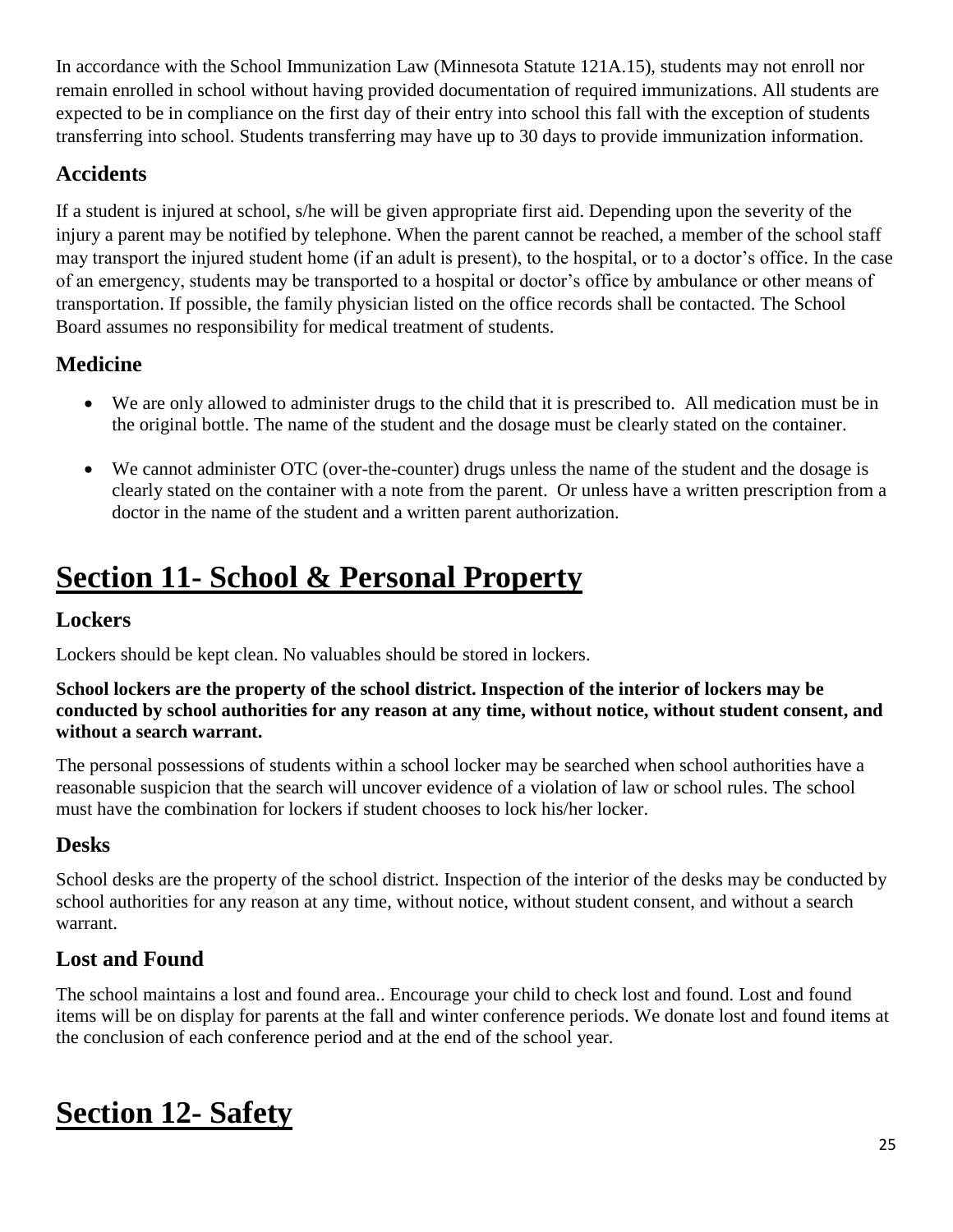## **Data Privacy**

STEP Academy recognizes its responsibility in regards to the collection, maintenance and dissemination of pupil records and the protection of the privacy rights of students as provided in federal law and state statute. A complete copy of STEP Academy District Policy, "Maintenance and Release of Pupil Records" is available upon request in the Executive Director's office.

#### **Harassment, Intimidation, Violence and Hazing**

It is the policy of STEP Academy to maintain a learning and working environment that is free from religious, racial or sexual harassment and violence. It is the policy of STEP Academy to maintain a learning environment that is free from hazing. It is the policy of STEP Academy to maintain a learning environment that is free from bullying and intimidation in all forms, including, but not limited to forms involving electronic devices and Internet use.

#### **Student Sex Nondiscrimination**

Students are protected from discrimination on the basis of sex pursuant to Title IX of the Education Amendment of 1972 and the Minnesota Human Rights Act. STEP Academy provides equal educational opportunity for all students, and does not unlawfully discriminate on the basis of sex. No student will be excluded from participation in, denied the benefits of, or otherwise subjected to discrimination under any educational program or activity operated by the school district on the basis of sex. It is the responsibility of every employee to comply with this policy.

Any student, parent or guardian having questions regarding the application of Title IX and its regulations and/or this policy should discuss them with the school's Title IX coordinator.

#### **Lock down, Fire and Tornado Drills**

Fire and tornado drills are held regularly during the school year. Procedures for these drills will be reviewed with students so they are aware of what action is necessary.

#### **School Closing**

(Before School) If school needs to be closed due to weather, we will make every attempt to notify families as soon as possible, before 6:00 am, whenever possible. We will notify you through an automated phone call. Please make sure that the office has your current phone numbers. The following television and radio stations will also broadcast closing information on STEP Academy:

- TV (WCCO Channel 4)
- RADIO (WCCO AM 830)

(During School) When serious weather strikes or other emergencies arise requiring the school to be closed early, announcements will be broadcast using the methods listed above. It is crucial that your child know where to go if this situation arises so we are not sending him/her to a locked or empty house. Please go over a safety plan with your child in the event that this occurs.

# **Section 13- Miscellaneous Items**

#### **Handbook Revision**